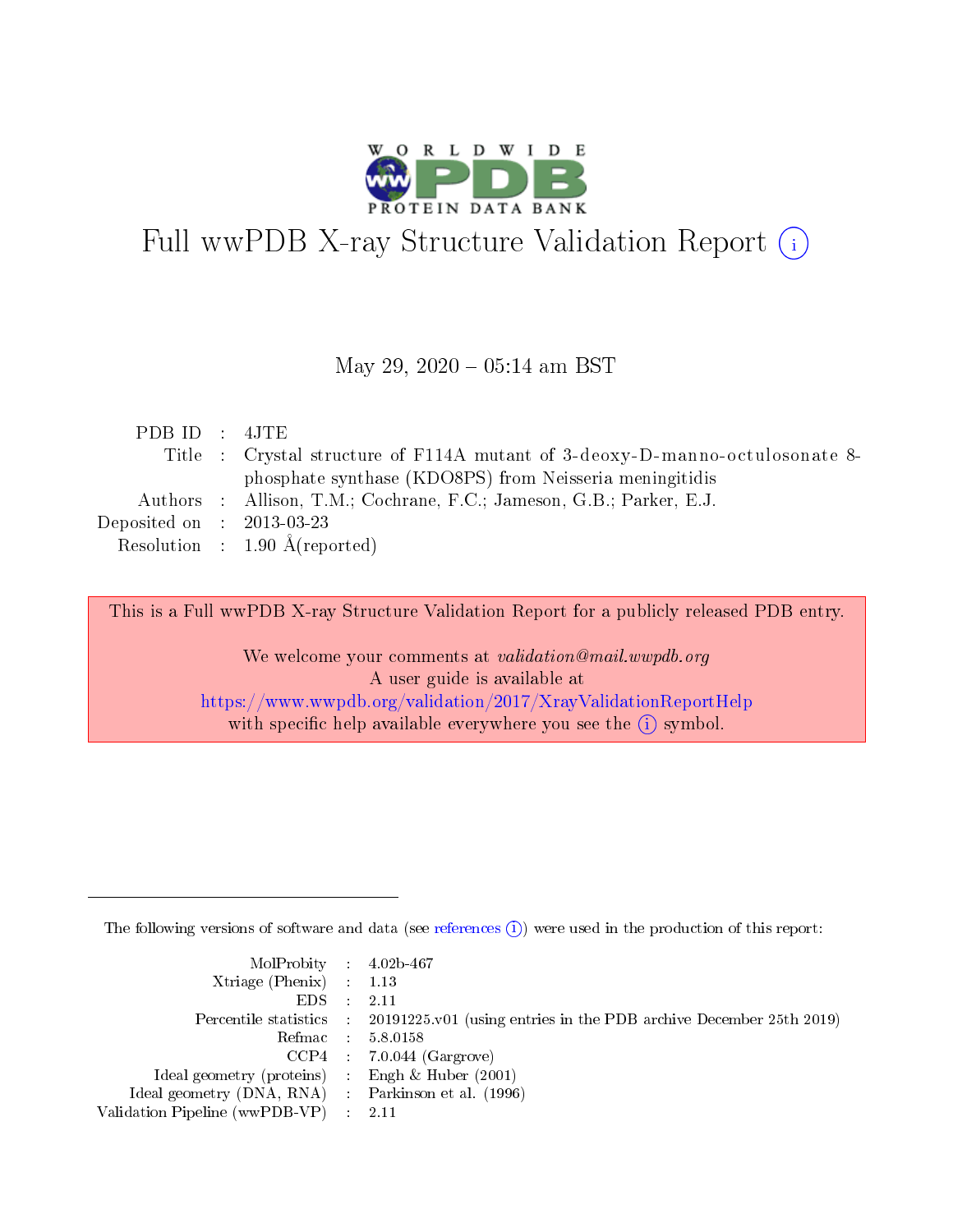# 1 [O](https://www.wwpdb.org/validation/2017/XrayValidationReportHelp#overall_quality)verall quality at a glance  $(i)$

The following experimental techniques were used to determine the structure: X-RAY DIFFRACTION

The reported resolution of this entry is 1.90 Å.

Percentile scores (ranging between 0-100) for global validation metrics of the entry are shown in the following graphic. The table shows the number of entries on which the scores are based.



| Metric                | Whole archive<br>$(\#\mathrm{Entries})$ | Similar resolution<br>$(\#\text{Entries},\,\text{resolution}\,\,\text{range}(\textup{\AA}))$ |
|-----------------------|-----------------------------------------|----------------------------------------------------------------------------------------------|
| $R_{free}$            | 130704                                  | $6207(1.90-1.90)$                                                                            |
| Clashscore            | 141614                                  | $6847(1.90-1.90)$                                                                            |
| Ramachandran outliers | 138981                                  | 6760 (1.90-1.90)                                                                             |
| Sidechain outliers    | 138945                                  | 6760 (1.90-1.90)                                                                             |
| RSRZ outliers         | 127900                                  | $6082(1.90-1.90)$                                                                            |

The table below summarises the geometric issues observed across the polymeric chains and their fit to the electron density. The red, orange, yellow and green segments on the lower bar indicate the fraction of residues that contain outliers for  $>=3, 2, 1$  and 0 types of geometric quality criteria respectively. A grey segment represents the fraction of residues that are not modelled. The numeric value for each fraction is indicated below the corresponding segment, with a dot representing fractions <=5% The upper red bar (where present) indicates the fraction of residues that have poor fit to the electron density. The numeric value is given above the bar.

| Mol | Chain  | $\perp$ Length | Quality of chain |                         |
|-----|--------|----------------|------------------|-------------------------|
|     | А      | 280            | 9%<br>84%        | 5%<br>10%               |
|     | Β      | 280            | 5%<br>78%        | 9%<br>11%<br>٠          |
|     | $\cap$ | 280            | 3%<br>76%        | 13%<br>10%<br>$\bullet$ |
|     |        | 280            | 15%<br>80%       | 8%<br>10%               |

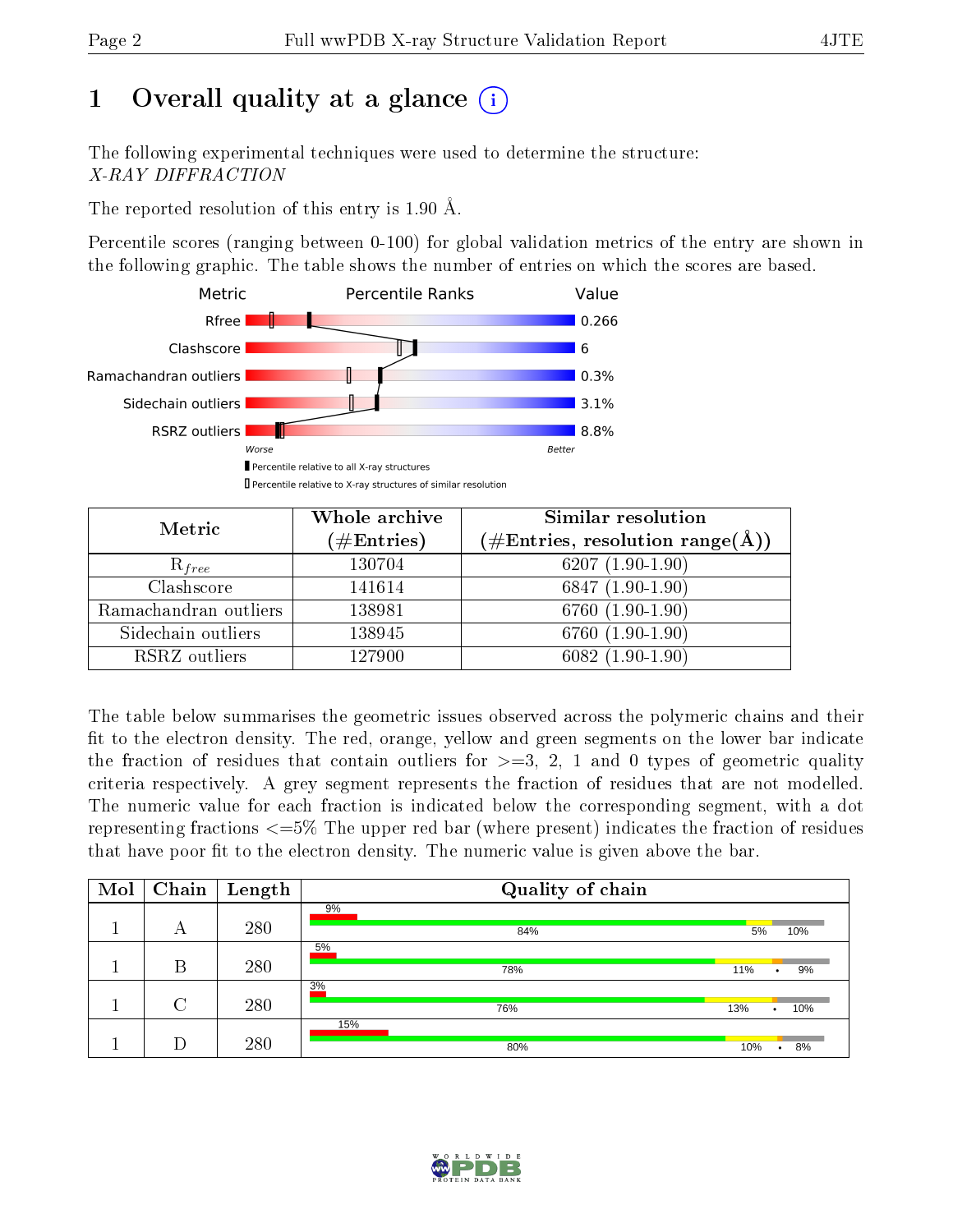# 2 Entry composition (i)

There are 4 unique types of molecules in this entry. The entry contains 8085 atoms, of which 0 are hydrogens and 0 are deuteriums.

In the tables below, the ZeroOcc column contains the number of atoms modelled with zero occupancy, the AltConf column contains the number of residues with at least one atom in alternate conformation and the Trace column contains the number of residues modelled with at most 2 atoms.

| Mol | Chain | Residues | Atoms         |      |                  |     |    |                  | $ZeroOcc \mid AltConf \mid$ | $\operatorname{Trace}$ |
|-----|-------|----------|---------------|------|------------------|-----|----|------------------|-----------------------------|------------------------|
|     |       | 251      | Total         | C    | N                |     | S  |                  |                             |                        |
|     | A     |          | 1909          | 1225 | 325              | 348 | 11 |                  |                             |                        |
|     | B     | 256      | Total         | C    | N                |     | S  | $\left( \right)$ | $\left( \right)$            |                        |
|     |       | 1956     | 1250          | 335  | 360              | 11  |    |                  |                             |                        |
|     |       | 253<br>C | Total         | C    | N                |     | S  |                  |                             |                        |
|     |       | 1945     | 1249          | 331  | 354              | -11 | 0  |                  |                             |                        |
|     | 257   | Total    | $\mathcal{C}$ | N    | $\left( \right)$ | S   |    |                  |                             |                        |
|     |       | 1948     | 1247          | 335  | 355              | 11  |    |                  |                             |                        |

Molecule 1 is a protein called 2-dehydro-3-deoxyphosphooctonate aldolase.

There are 4 discrepancies between the modelled and reference sequences:

| Chain |     | Residue   Modelled   Actual |            | Comment                          | Reference         |
|-------|-----|-----------------------------|------------|----------------------------------|-------------------|
|       | 114 | ALA                         | PHE.       | ENGINEERED MUTATION              | $\mid$ UNP Q9JZ55 |
|       | 114 | ALA.                        | PHE.       | ENGINEERED MUTATION   UNP Q9JZ55 |                   |
|       | 114 | ALA.                        | <b>PHE</b> | ENGINEERED MUTATION   UNP Q9JZ55 |                   |
|       | 114 | ALA.                        | <b>PHE</b> | ENGINEERED MUTATION              | $\mid$ UNP Q9JZ55 |

Molecule 2 is SODIUM ION (three-letter code: NA) (formula: Na).

|  | $Mol$   Chain   Residues | Atoms         | $\mid$ ZeroOcc $\mid$ AltConf $\mid$ |  |
|--|--------------------------|---------------|--------------------------------------|--|
|  |                          | Total<br>- Na |                                      |  |

Molecule 3 is CHLORIDE ION (three-letter code: CL) (formula: Cl).

|  | Mol   Chain   Residues | Atoms    | ZeroOcc   AltConf |  |
|--|------------------------|----------|-------------------|--|
|  |                        | Total Cl |                   |  |
|  |                        | Total Cl |                   |  |

• Molecule 4 is water.

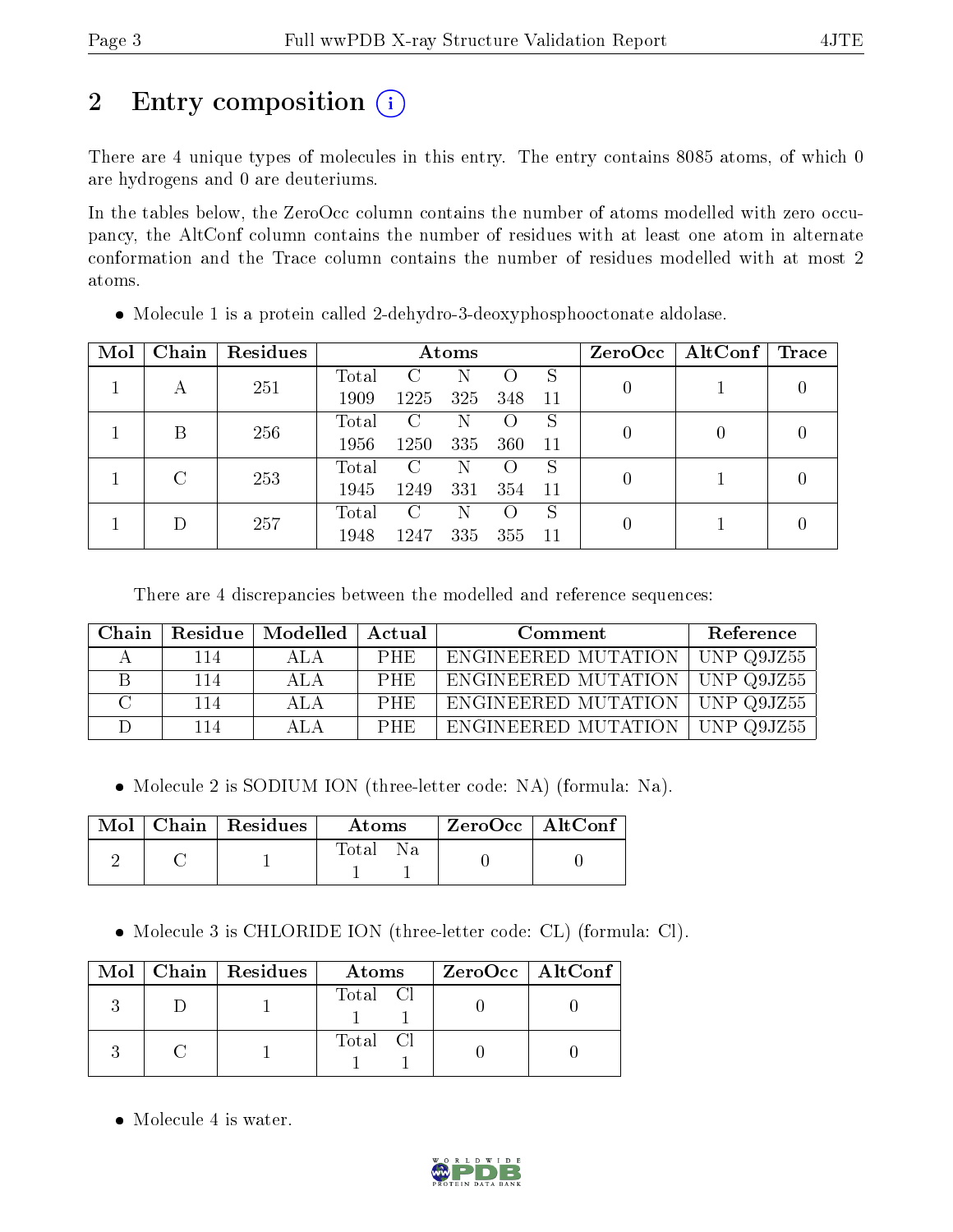| Mol | Chain | Residues | Atoms                                 | $ZeroOcc$   AltConf |
|-----|-------|----------|---------------------------------------|---------------------|
|     |       | 80       | Total<br>$\left( \right)$<br>80<br>80 |                     |
|     | B     | 95       | Total<br>$\left( \right)$<br>95<br>95 |                     |
|     |       | 89       | Total<br>$\Omega$<br>89<br>89         |                     |
|     |       | 60       | Total<br>$\Omega$<br>60<br>60         |                     |

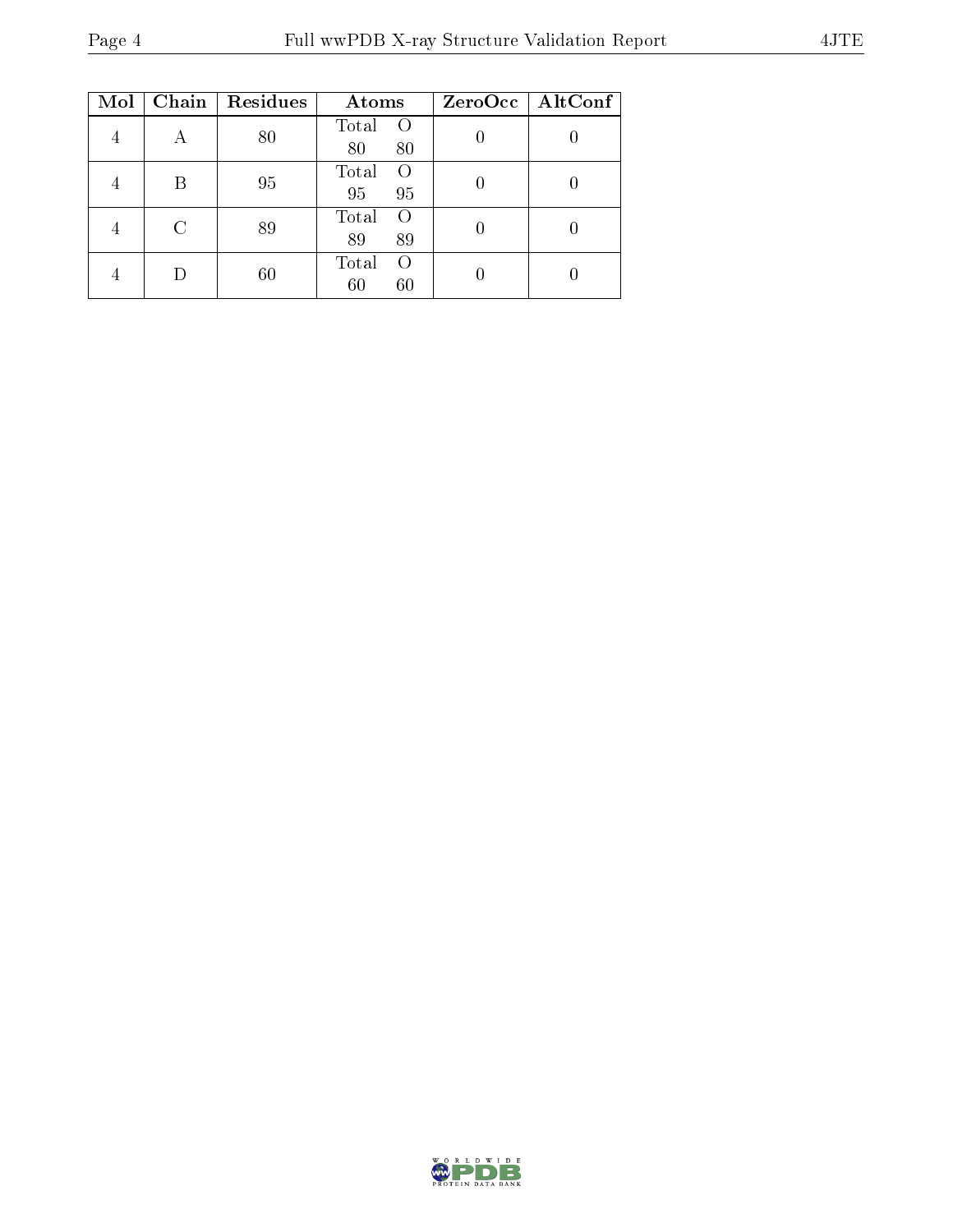# 3 Residue-property plots  $(i)$

These plots are drawn for all protein, RNA and DNA chains in the entry. The first graphic for a chain summarises the proportions of the various outlier classes displayed in the second graphic. The second graphic shows the sequence view annotated by issues in geometry and electron density. Residues are color-coded according to the number of geometric quality criteria for which they contain at least one outlier: green  $= 0$ , yellow  $= 1$ , orange  $= 2$  and red  $= 3$  or more. A red dot above a residue indicates a poor fit to the electron density (RSRZ  $> 2$ ). Stretches of 2 or more consecutive residues without any outlier are shown as a green connector. Residues present in the sample, but not in the model, are shown in grey.

- Chain A: 84% 5% 10% Manus<br>Manus<br>Manus <mark>e</mark>  $\bullet$  $\frac{1}{2}$  $\frac{•}{\frac{8}{2}}$  $\frac{1}{2}$  $\frac{\bullet}{2}$   $\frac{\bullet}{2}$  $\frac{133}{133}$  $\frac{1}{162}$ 164 •  $\frac{1}{25}$  $\frac{1}{2}$  $\frac{1}{2}$ •<br>"  $\frac{1}{2}$  $\frac{1}{2}$  $\frac{1}{2}$ E72 •  $\frac{1}{2}$ **•**<br>K76 ••  $\frac{1201}{1000}$  $\frac{1202}{1002}$ **4216** K135 E154 R165 T203 <mark>s</mark><br>Radamad  $\frac{213}{2}$ R229 L235 SER GLU  $^{\rm 23}$ T34 N59 R60 S62 I63 GLY P253 •<br>Loga  $\frac{1254}{\sqrt{255}}$ H255 L256 F260 I276 SER HIS PRO ASP ESB ES S S S S E B E LEU LEU THR ILE GLU • Molecule 1: 2-dehydro-3-deoxyphosphooctonate aldolase Chain B: 78% 11% 9%  $\bullet$ M<mark>and</mark><br>Manazarta<br>Manazarta  $\frac{1}{2}$ **•**<br>E43<br>E43 •<br>88<br>88  $\bullet$   $\bullet$   $\bullet$  $\frac{1}{2}$ R117 K135 L140 Q144 M145 R165 D177 G180 D196 V197 T198 H199 S200  $\frac{1}{2}$  $\frac{125}{2}$  $\frac{1}{2}$ ខ្លី E40  $\frac{1}{1}$ L45 K52 D56  $\frac{1}{16}$ A58 I63  $R_{\overline{5}}$  $\overline{11}$  $\frac{4}{194}$ E95  $\frac{1}{2}$  $\frac{1}{205}$ <mark>a<sub>206</sub><br>G</mark>erman<br>Alama  $\frac{•}{211}$  $\frac{1}{2}$ H255 •  $256$  •  $\bullet$   $\bullet$  $\frac{1}{277}$  $\frac{23}{2}$ R214 A218 F234  $\frac{25}{25}$ E236 s<br>Seren Bruns Sene Bar K265 I276  $\overline{\mathbf{H}}$ THR GLU ILE • Molecule 1: 2-dehydro-3-deoxyphosphooctonate aldolase Chain C: 76% **13%** 10%  $\ddot{\phantom{0}}$ **e**  $\frac{202}{\pi}$ D120 K135 L140 S141 Q144 M145 R165 N173 D196 S200  $201$ <sub>로</sub>디행<mark>\_ bl 및</mark> 있 N23  $\frac{1}{2}$  $\frac{125}{2}$  $\frac{8}{2}$ L45 K52 K57 S62 I63 Y66  $E_1$  $\frac{82}{2}$ D92  $\frac{3}{2}$  $\frac{4}{9}$ E S S S S S S S S S  $\frac{1}{2}$   $\frac{1}{4}$   $\frac{1}{4}$   $\frac{1}{4}$   $\frac{1}{4}$   $\frac{1}{4}$   $\frac{1}{4}$   $\frac{1}{4}$   $\frac{1}{4}$   $\frac{1}{4}$   $\frac{1}{4}$   $\frac{1}{4}$   $\frac{1}{4}$   $\frac{1}{4}$   $\frac{1}{4}$   $\frac{1}{4}$   $\frac{1}{4}$   $\frac{1}{4}$   $\frac{1}{4}$   $\frac{1}{4}$   $\frac{1}{4}$   $\frac{1}{4}$   $\frac{1}{251}$  $L252$   $\bullet$ P253 •<br>IPE4  $L254$   $\bullet$ H255 •  $\frac{1277}{127}$ R214 R215 R229 F234 L235 s<br>Servangens så så s L256 L257 E258 K265 GLY  $\mathbb{E}$ THR ILE GLU • Molecule 1: 2-dehydro-3-deoxyphosphooctonate aldolase 15% Chain D:80%  $10%$  $R%$
- Molecule 1: 2-dehydro-3-deoxyphosphooctonate aldolase



 $\cdot$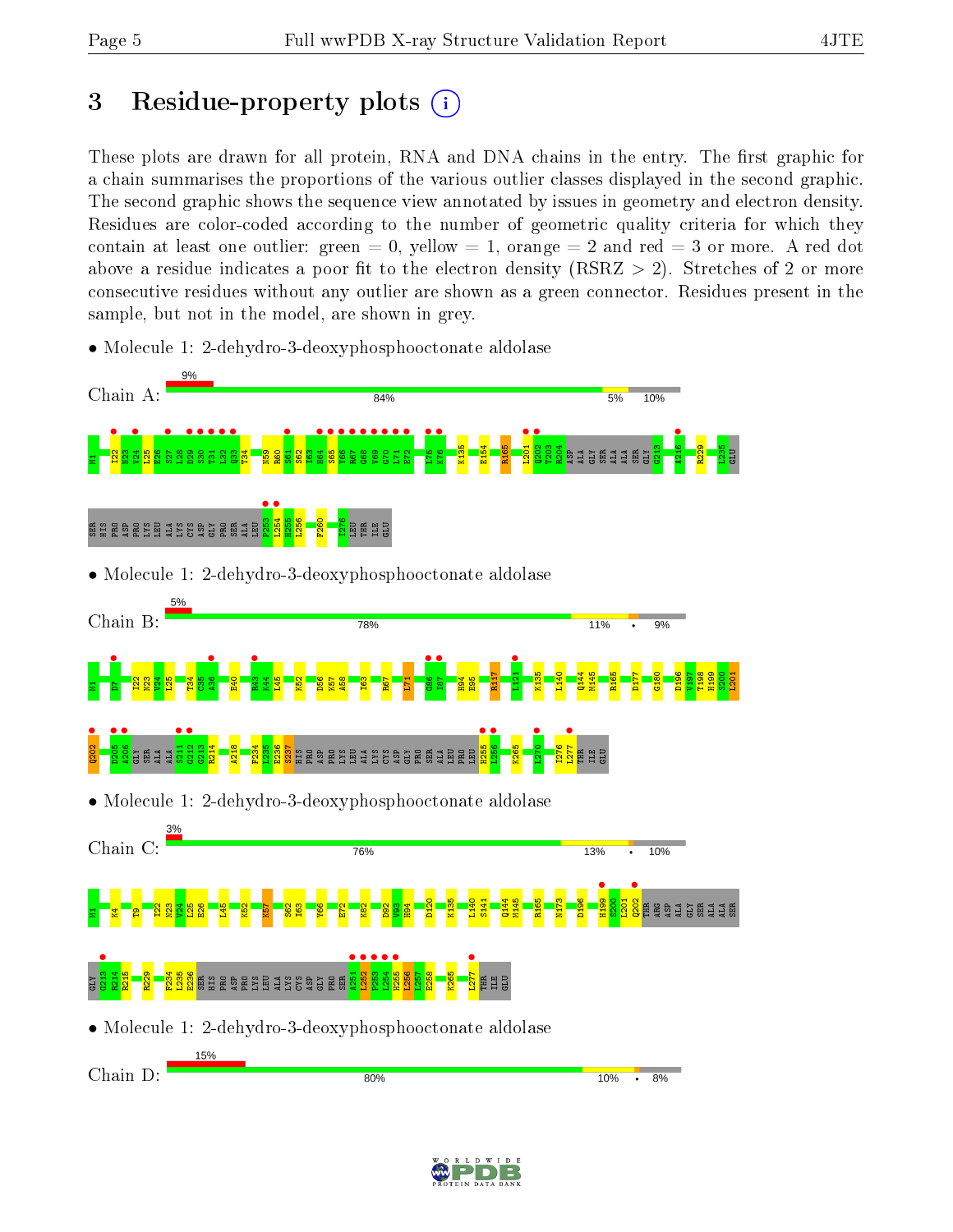

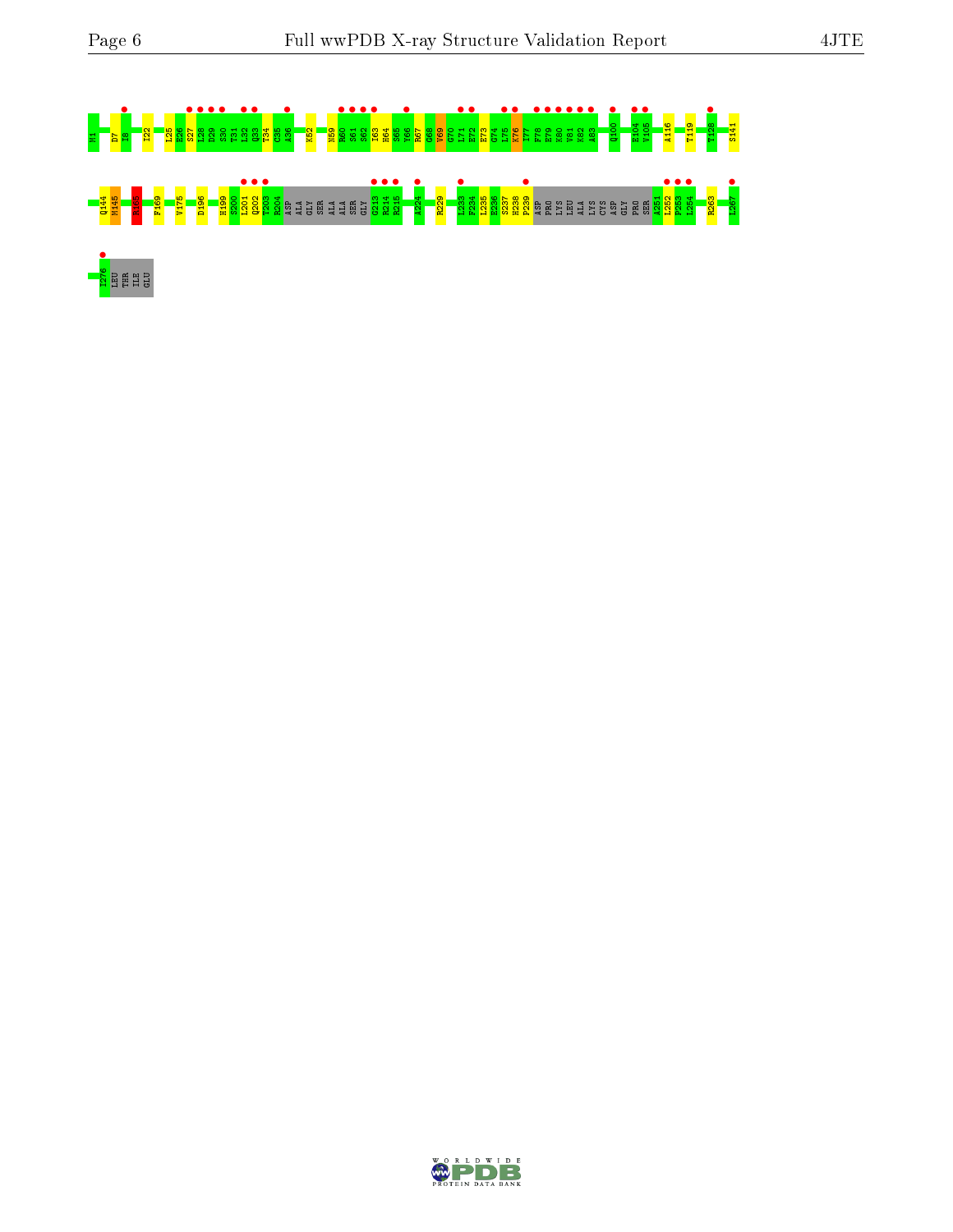# 4 Data and refinement statistics  $(i)$

| Property                                                             | Value                                           | Source     |
|----------------------------------------------------------------------|-------------------------------------------------|------------|
| Space group                                                          | P 21 21 21                                      | Depositor  |
| Cell constants                                                       | 85.47Å<br>81.36Å<br>$163.06\text{\AA}$          |            |
| a, b, c, $\alpha$ , $\beta$ , $\gamma$                               | $90.00^\circ$<br>$90.00^\circ$<br>$90.00^\circ$ | Depositor  |
| Resolution $(A)$                                                     | 39.95<br>$-1.90$                                | Depositor  |
|                                                                      | 39.95<br>$-1.90$                                | <b>EDS</b> |
| % Data completeness                                                  | $97.2(39.95-1.90)$                              | Depositor  |
| (in resolution range)                                                | $97.3(39.95-1.90)$                              | <b>EDS</b> |
| $R_{merge}$                                                          | 0.07                                            | Depositor  |
| $\mathrm{R}_{sym}$                                                   | (Not available)                                 | Depositor  |
| $\langle I/\sigma(I) \rangle^{-1}$                                   | $1.22$ (at 1.91Å)                               | Xtriage    |
| Refinement program                                                   | <b>REFMAC</b>                                   | Depositor  |
|                                                                      | 0.229<br>0.267<br>$\mathbb{R}$                  | Depositor  |
| $R, R_{free}$                                                        | 0.232<br>0.266                                  | DCC        |
| $R_{free}$ test set                                                  | 4369 reflections $(5.02\%)$                     | wwPDB-VP   |
| Wilson B-factor $(A^2)$                                              | 39.2                                            | Xtriage    |
| Anisotropy                                                           | 0.241                                           | Xtriage    |
| Bulk solvent $k_{sol}(e/\mathring{A}^3)$ , $B_{sol}(\mathring{A}^2)$ | $0.32$ , 37.4                                   | <b>EDS</b> |
| L-test for twinning <sup>2</sup>                                     | $< L >$ = 0.53, $< L2$ = 0.36                   | Xtriage    |
| Estimated twinning fraction                                          | $0.010$ for k,h,-l                              | Xtriage    |
| $F_o, F_c$ correlation                                               | 0.96                                            | <b>EDS</b> |
| Total number of atoms                                                | 8085                                            | wwPDB-VP   |
| Average B, all atoms $(A^2)$                                         | 46.0                                            | wwPDB-VP   |

Xtriage's analysis on translational NCS is as follows: The largest off-origin peak in the Patterson function is  $3.75\%$  of the height of the origin peak. No significant pseudotranslation is detected.

<sup>&</sup>lt;sup>2</sup>Theoretical values of  $\langle |L| \rangle$ ,  $\langle L^2 \rangle$  for acentric reflections are 0.5, 0.333 respectively for untwinned datasets, and 0.375, 0.2 for perfectly twinned datasets.



<span id="page-6-1"></span><span id="page-6-0"></span><sup>1</sup> Intensities estimated from amplitudes.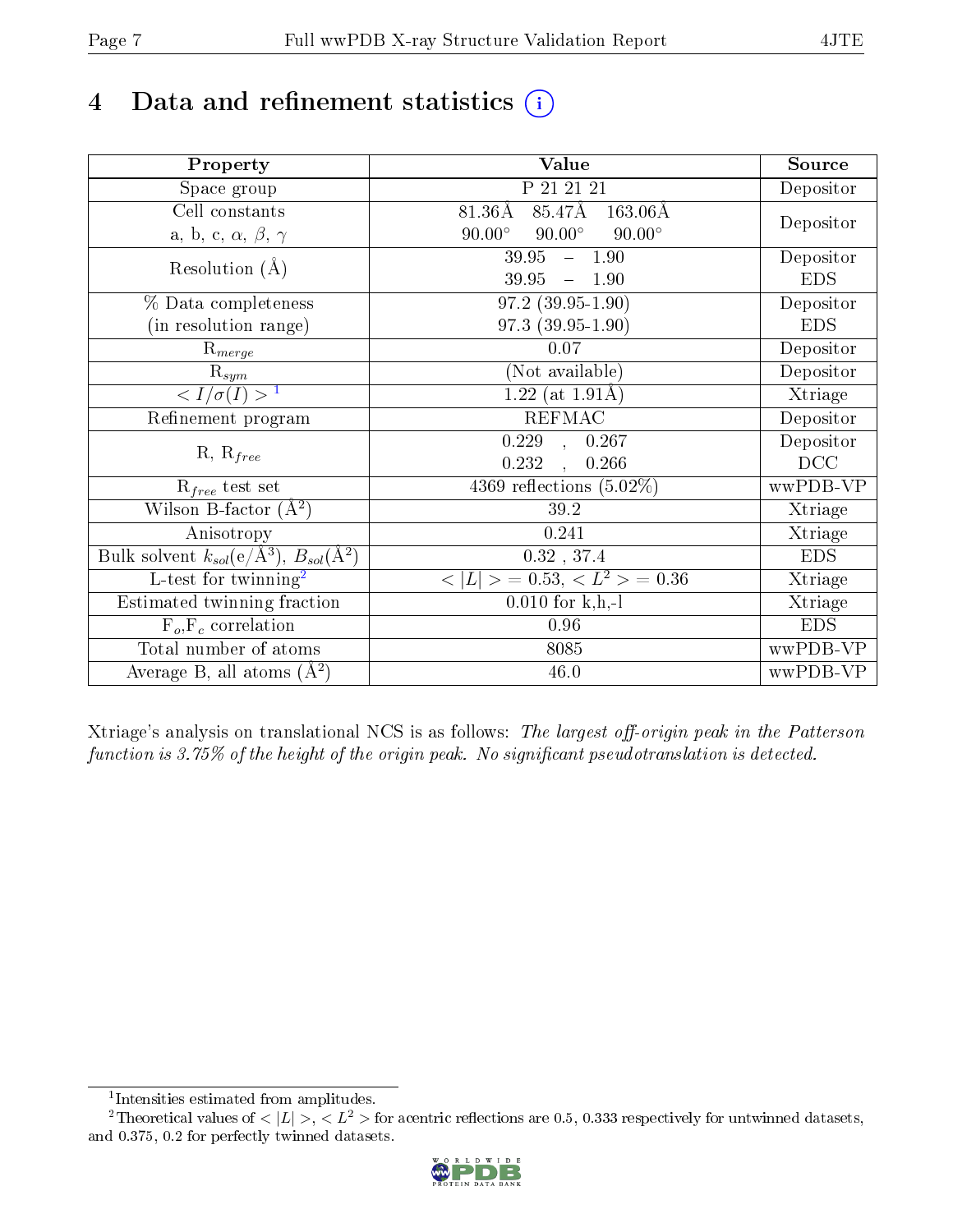# 5 Model quality  $(i)$

### 5.1 Standard geometry  $(i)$

Bond lengths and bond angles in the following residue types are not validated in this section: NA, CL

The Z score for a bond length (or angle) is the number of standard deviations the observed value is removed from the expected value. A bond length (or angle) with  $|Z| > 5$  is considered an outlier worth inspection. RMSZ is the root-mean-square of all Z scores of the bond lengths (or angles).

| Mol | Chain         |      | Bond lengths    | Bond angles |                               |  |
|-----|---------------|------|-----------------|-------------|-------------------------------|--|
|     |               | RMSZ | $\ Z\  > 5$     | RMSZ        | # $ Z >5$                     |  |
|     |               | 0.78 | 0/1941          | 0.84        | $2/2625(0.1\%)$               |  |
|     | В             | 0.87 | $1/1987(0.1\%)$ | 0.89        | $4/2683$ $(0.1\%)$            |  |
|     | $\mathcal{C}$ | 0.87 | 0/1978          | 0.87        | $2/2674$ $(0.\overline{1\%)}$ |  |
|     | $\Box$        | 0.80 | 0/1979          | 0.88        | $5/2680$ $(0.2\%)$            |  |
| All | Αll           | 0.83 | $1/7885(0.0\%)$ | 0.87        | $13/10662$ (0.1%)             |  |

All (1) bond length outliers are listed below:

|  |  |                         | $\mid$ Mol $\mid$ Chain $\mid$ Res $\mid$ Type $\mid$ Atoms $\mid$ Z $\mid$ Observed(A) $\mid$ Ideal(A) $\mid$ |  |
|--|--|-------------------------|----------------------------------------------------------------------------------------------------------------|--|
|  |  | 95   GLU   CG-CD   5.14 | $1.59\,$                                                                                                       |  |

| Mol          | Chain         | Res | <b>Type</b> | Atoms                 | Z       | Observed $(^\circ)$ | $\text{Ideal}({}^o)$ |
|--------------|---------------|-----|-------------|-----------------------|---------|---------------------|----------------------|
| 1            | B             | 67  | $\rm{ARG}$  | $NE- CZ-NH1$          | 5.95    | 123.28              | 120.30               |
| 1            | D             | 201 | LEU         | $CA-CB-CG$            | 5.79    | 128.62              | 115.30               |
| 1            | D             | 165 | $\rm{ARG}$  | $NE-CZ-NH2$           | 5.66    | 123.13              | 120.30               |
| 1            | D             | 201 | LEU         | $CB-CA-C$             | $-5.64$ | 99.49               | 110.20               |
| 1            | $\rm C$       | 252 | LEU         | $CA-CB-CG$            | 5.54    | 128.03              | 115.30               |
| 1            | D             | 67  | $\rm{ARG}$  | NE-CZ-NH <sub>2</sub> | $-5.54$ | 117.53              | 120.30               |
| 1            | $\mathcal{C}$ | 92  | <b>ASP</b>  | $CB-CG-OD1$           | 5.53    | 123.28              | 118.30               |
| 1            | D             | 235 | LEU         | $CB-CG-CD2$           | $-5.47$ | 101.69              | 111.00               |
| 1            | B             | 177 | ASP         | $CB-CG-OD2$           | $-5.46$ | 113.38              | 118.30               |
| 1            | А             | 201 | LEU         | $CB-CA-C$             | $-5.44$ | 99.87               | 110.20               |
| 1            | B             | 117 | $\rm{ARG}$  | NE-CZ-NH1             | $-5.37$ | 117.61              | 120.30               |
| $\mathbf{1}$ | А             | 201 | LEU         | $CA-CB-CG$            | 5.21    | 127.29              | 115.30               |
|              | B             | 201 | LEU         | $CB-CA-C$             | $-5.08$ | 100.56              | 110.20               |

All (13) bond angle outliers are listed below:

There are no chirality outliers.

There are no planarity outliers.

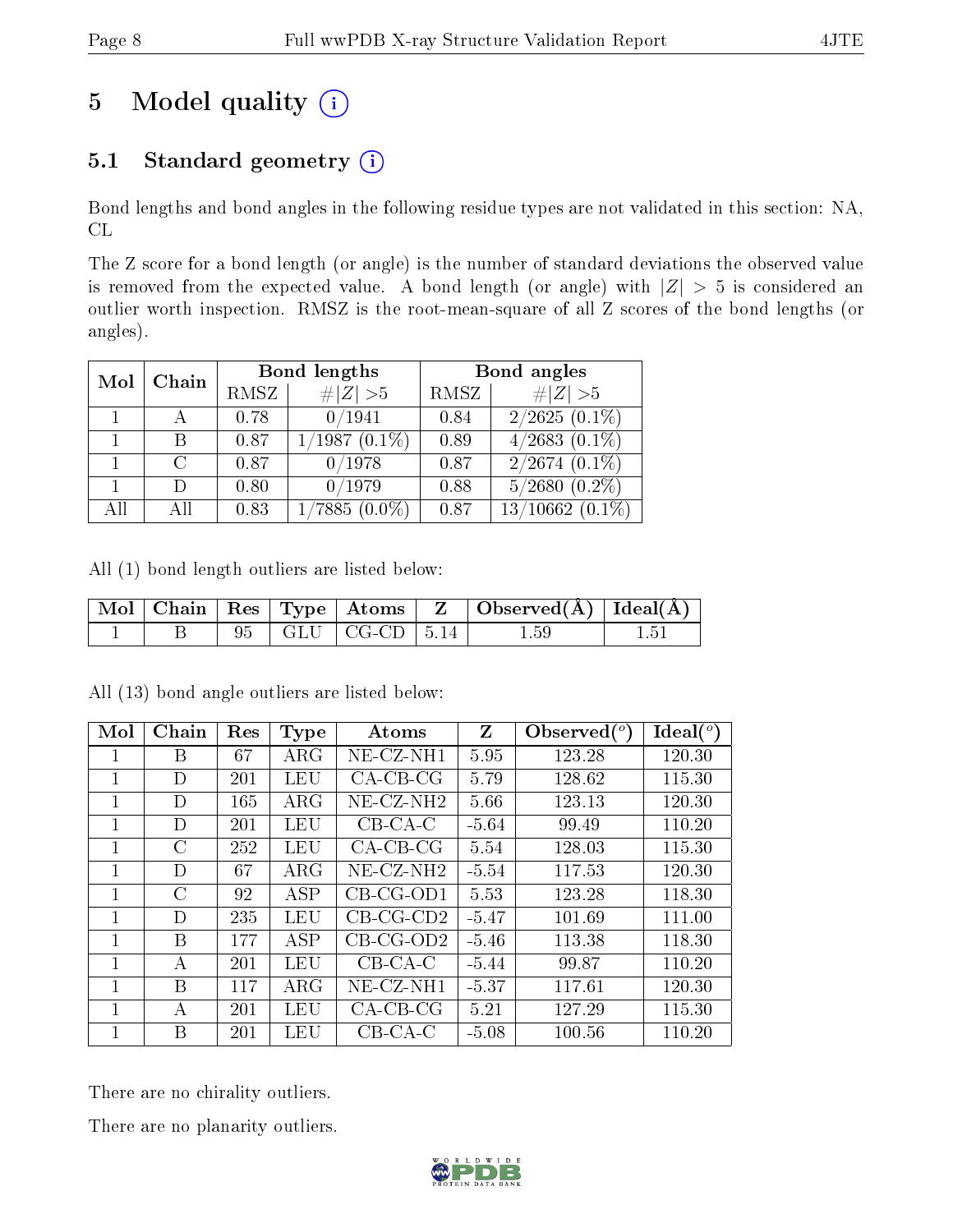### $5.2$  Too-close contacts  $(i)$

In the following table, the Non-H and H(model) columns list the number of non-hydrogen atoms and hydrogen atoms in the chain respectively. The H(added) column lists the number of hydrogen atoms added and optimized by MolProbity. The Clashes column lists the number of clashes within the asymmetric unit, whereas Symm-Clashes lists symmetry related clashes.

| Mol            | Chain          | $Non-H$ | H (model)        | H(added) | <b>Clashes</b> | <b>Symm-Clashes</b> |
|----------------|----------------|---------|------------------|----------|----------------|---------------------|
|                |                | 1909    |                  | 1939     | $10\,$         |                     |
|                | В              | 1956    |                  | 2001     | 30             |                     |
|                | С              | 1945    | 0                | 1988     | 29             | 0                   |
|                | D              | 1948    | 0                | 1973     | 24             | $\left( \right)$    |
| $\overline{2}$ | С              |         | 0                |          | 0              | 0                   |
| 3              | С              |         |                  |          | 0              |                     |
| 3              | D              |         | $\left( \right)$ |          | $\overline{0}$ | 0                   |
| 4              | А              | 80      | 0                |          | $\overline{2}$ | 0                   |
| 4              | Β              | 95      |                  |          | 4              | 0                   |
| 4              | $\overline{C}$ | 89      | $\left( \right)$ | 0        | $\overline{2}$ | 0                   |
| 4              | D              | 60      |                  |          | $\overline{2}$ | 0                   |
| All            | All            | 8085    |                  | 7901     | 88             |                     |

The all-atom clashscore is defined as the number of clashes found per 1000 atoms (including hydrogen atoms). The all-atom clashscore for this structure is 6.

All (88) close contacts within the same asymmetric unit are listed below, sorted by their clash magnitude.

| Atom-1               | Atom-2              | Interatomic    | Clash         |
|----------------------|---------------------|----------------|---------------|
|                      |                     | distance $(A)$ | overlap $(A)$ |
| 1:D:263:ARG:NH2      | 1: D:263: ARG: NH1  | 2.09           | 1.01          |
| 1: D: 196: ASP: OD2  | 1: D: 199: HIS: HD2 | 1.61           | 0.83          |
| 1:C:196:ASP:OD2      | 1:C:199[A]:HIS:HD2  | 1.63           | 0.82          |
| 1:D:263:ARG:NH2      | 1: D: 263: ARG: NE  | 2.27           | 0.81          |
| 1: D: 165: ARG: HH21 | 1: D: 165: ARG: HG3 | 1.45           | 0.80          |
| 1:D:263:ARG:NE       | 1: D:263: ARG: NH1  | 2.29           | 0.79          |
| 1: A: 165: ARG: HG3  | 1:A:165:ARG:HH11    | 1.49           | 0.78          |
| 1: D: 144: GLN: HG3  | 4:D:448:HOH:O       | 1.89           | 0.73          |
| 1:C:140:LEU:HD23     | 1:C:145:MET:CE      | 2.20           | 0.71          |
| 1: C:141: SER:OG     | 1:C:144:GLN:HG3     | 1.90           | 0.70          |
| 1:C:82:LYS:HE2       | 4: C:442: HOH:O     | 1.89           | 0.70          |
| 1: A: 165: ARG: CG   | 1:A:165:ARG:HH11    | 2.04           | 0.70          |
| 1:B:140:LEU:HD23     | 1: B: 145: MET: CE  | 2.22           | 0.69          |
| 1: D: 165: ARG: NH2  | 1: D: 165: ARG: HG3 | 2.08           | 0.68          |
| 1:B:199:HIS:HD2      | 4:B:386:HOH:O       | 1.78           | 0.64          |
| 1:C:196:ASP:OD2      | 1:C:199[A]:HIS:CD2  | 2.49           | 0.64          |

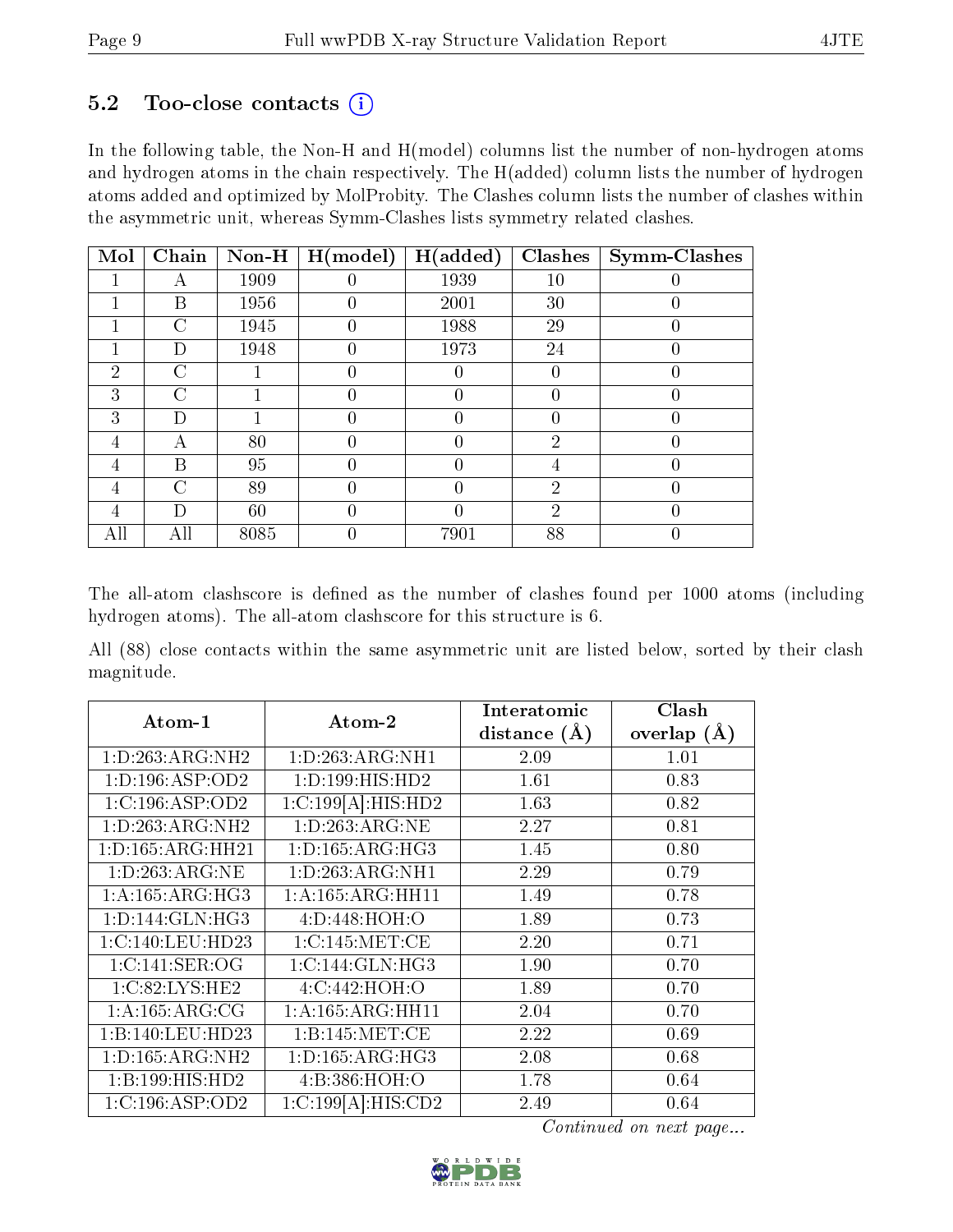| Atom-1                            | Atom-2                               | Interatomic      | $\overline{\text{Clash}}$ |
|-----------------------------------|--------------------------------------|------------------|---------------------------|
|                                   |                                      | distance $(\AA)$ | overlap $(A)$             |
| 1:C:255:HIS:CE1                   | 1:C:256:LEU:HD23                     | 2.33             | 0.64                      |
| 1:C:173:ASN:OD1                   | 1:C:202:GLN:NE2                      | 2.31             | 0.64                      |
| 1: D: 73: GLU: O                  | 1: D: 76: LYS: HG3                   | 1.98             | 0.63                      |
| 1:B:23:ASN:HD21                   | 1:B:57:LYS:HE3                       | 1.65             | 0.62                      |
| 1:B:45:LEU:O                      | 1:B:265:LYS:HE3                      | 2.01             | 0.61                      |
| 1: D: 196: ASP: OD2               | 1: D: 199: HIS: CD2                  | 2.49             | 0.61                      |
| 1:B:144:GLN:HG3                   | 4:B:373:HOH:O                        | 2.01             | 0.60                      |
| 1:B:71:LEU:C                      | 1:B:71:LEU:HD13                      | 2.22             | 0.60                      |
| 1:C:255:HIS:CE1                   | 1:C:256:LEU:CD2                      | 2.85             | 0.59                      |
| 1:C:255:HIS:CD2                   | 1:C:256:LEU:CD2                      | 2.85             | 0.59                      |
| 1:C:255:HIS:NE2                   | 1:C:256:LEU:HD21                     | 2.17             | 0.59                      |
| 1:B:277:LEU:O                     | 1:B:277:LEU:HD13                     | 2.02             | 0.59                      |
| 1:C:26:GLU:OE1                    | 1:C:66:TYR:HD2                       | 1.86             | 0.59                      |
| 1:C:23:ASN:HD21                   | 1:C:57:LYS:HE3                       | 1.69             | 0.58                      |
| 1: D: 165: ARG: CG                | 1: D: 165: ARG: HH21                 | 2.13             | 0.58                      |
| 1:B:199:HIS:HB2                   | 1:B:236:GLU:OE2                      | 2.03             | 0.58                      |
| 1: D: 145: MET: HA                | 1: D: 145: MET: HE2                  | 1.85             | 0.58                      |
| 1: A: 165: ARG: HG3               | 1: A: 165: ARG: NH1                  | 2.14             | $0.58\,$                  |
| 1: A:60: ARG: NH2                 | $1:C:120: \overline{\text{ASP:OD1}}$ | 2.29             | 0.57                      |
| 1:B:198:THR:HG21                  | 1:B:236:GLU:HB2                      | 1.86             | 0.57                      |
| 4: A:373:HOH:O                    | 1:C:94:HIS:HD2                       | 1.86             | 0.57                      |
| 1:B:140:LEU:HD23                  | $1:$ B:145:MET:HE2                   | 1.88             | 0.55                      |
| 1:C:45:LEU:O                      | 1:C:265:LYS:HE3                      | 2.07             | 0.55                      |
| $1:C:140:L\overline{EU:HD23}$     | 1:C:145:MET:HE2                      | 1.89             | 0.54                      |
| 1: D: 116: ALA: HB2               | 4:D:460:HOH:O                        | 2.07             | 0.54                      |
| 1:C:256:LEU:CD2                   | 1:C:256:LEU:N                        | 2.73             | 0.52                      |
| 1:C:255:HIS:NE2                   | 1:C:256:LEU:CD2                      | 2.74             | 0.51                      |
| 1:B:22:ILE:HG23                   | 1:B:34:THR:HG21                      | 1.92             | 0.51                      |
| 1:B:23:ASN:ND2                    | 1:B:57:LYS:HE3                       | 2.24             | 0.51                      |
| 1: D: 169: PHE: HB2               | 1:D:175[B]:VAL:H G22                 | 1.93             | 0.50                      |
| 1: D:69: VAL:HG13                 | 1: D: 73: GLU: CB                    | 2.42             | $0.50\,$                  |
| 1:B:22:ILE:HD11                   | 1:B:25:LEU:HD23                      | 1.94             | 0.49                      |
| 1:B:276:ILE:O                     | 1:B:277:LEU:HB2                      | 2.13             | 0.49                      |
| 1:C:256:LEU:HB3                   | 4:C:482:HOH:O                        | 2.13             | 0.48                      |
| $1:C:4:\overline{\text{LYS:HE3}}$ | 1:C:9:THR:OG1                        | 2.13             | 0.48                      |
| 1:B:63:ILE:HG22                   | 1:D:119:THR:HG23                     | 1.96             | 0.47                      |
| 1:C:22:ILE:HD11                   | 1:C:25:LEU:HD23                      | 1.96             | 0.47                      |
| 1: B:52: LYS: HE2                 | 1:B:234:PHE:CZ                       | 2.50             | 0.47                      |
| 1:B:56:ASP:OD2                    | 1:B:94:HIS:HET                       | 1.97             | 0.47                      |
| 1:A:260:PHE:HD2                   | 4:A:316:HOH:O                        | 1.97             | 0.47                      |
| 1:A:22:ILE:HG23                   | 1: A:34:THR:HG21                     | 1.97             | 0.47                      |

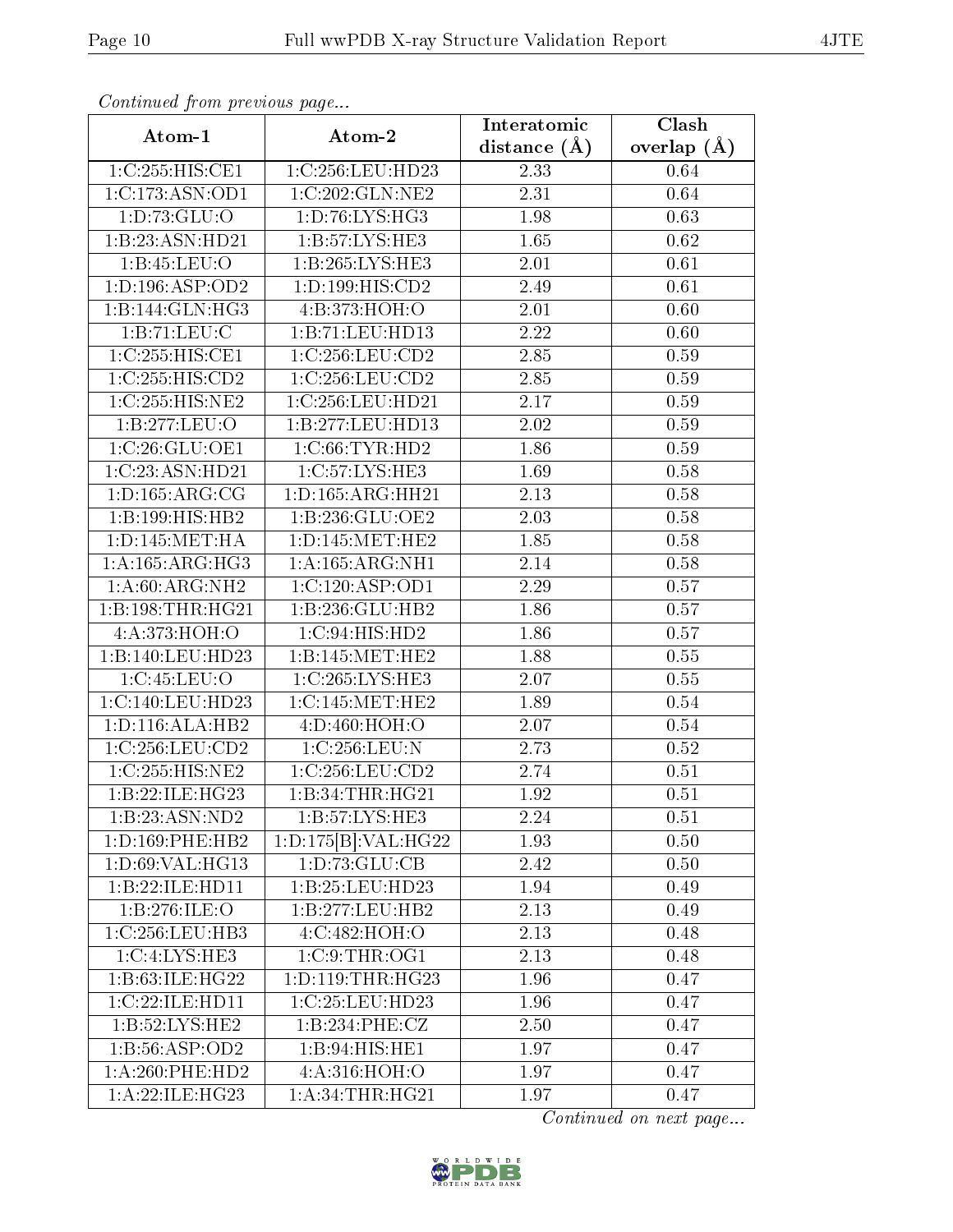| Atom-1              | Atom-2               | Interatomic       | Clash         |
|---------------------|----------------------|-------------------|---------------|
|                     |                      | distance $(\AA)$  | overlap $(A)$ |
| 1:B:201:LEU:HD11    | 1:B:218:ALA:HA       | 1.96              | 0.47          |
| 1:D:63:ILE:HG13     | 1: D:64: HIS:CD2     | 2.49              | 0.46          |
| 1:C:277:LEU:HD23    | 1:C:277:LEU:C        | 2.35              | 0.46          |
| 1:A:22:ILE:HD11     | 1:A:25:LEU:HD23      | 1.98              | 0.46          |
| 1:B:202:GLN:HG3     | 1:B:202:GLN:H        | 1.49              | 0.46          |
| 1: B: 198: THR: CG2 | 1:B:236:GLU:HB2      | 2.46              | 0.45          |
| 1:B:196:ASP:OD2     | 1:B:236:GLU:OE2      | 2.34              | 0.45          |
| 1:C:255:HIS:ND1     | 1:C:256:LEU:HD23     | $\overline{2.32}$ | 0.45          |
| 1:B:63:ILE:HA       | 1: D: 119: THR: CG2  | 2.47              | 0.45          |
| 1:B:71:LEU:CD1      | 1:B:71:LEU:C         | 2.85              | 0.45          |
| 1:B:63:ILE:HA       | 1: D: 119: THR: HG21 | 1.99              | 0.44          |
| 1: D: 237: SER:HA   | 1:D:252:LEU:O        | $\overline{2.17}$ | 0.44          |
| 1: D: 141: SER: OG  | 1: D: 144: GLN: HG2  | $2.19\,$          | 0.43          |
| 1: D: 238: HIS: HB2 | 1: D: 239: PRO: HD2  | 1.99              | 0.43          |
| 1:A:254:LEU:CB      | 1: A:256:LEU:CD1     | 2.96              | 0.43          |
| 1:C:141:SER:HG      | 1:C:144:GLN:HG3      | 1.84              | 0.43          |
| 1:D:22:ILE:HD11     | 1:D:25:LEU:HD23      | 1.99              | 0.43          |
| 1:B:202:GLN:NE2     | 4:B:386:HOH:O        | 2.52              | 0.43          |
| 1: A:60: ARG: HB3   | 1: A:65: SER:HB2     | $\overline{2.01}$ | 0.43          |
| 1:C:52:LYS:HE2      | 1:C:234:PHE:CZ       | 2.53              | 0.43          |
| 1:B:117:ARG:O       | 1: D: 59: ASN: HA    | $\overline{2.19}$ | 0.42          |
| 1:B:58:ALA:HB2      | 1:B:94:HIS:CE1       | 2.55              | 0.42          |
| 1:B:180:GLY:HA3     | 4:B:371:HOH:O        | 2.18              | 0.42          |
| 1:D:22:ILE:HG23     | 1: D: 34: THR: HG21  | 2.00              | 0.42          |
| 1:C:62:SER:O        | 1:C:63:ILE:C         | $\overline{2.57}$ | 0.42          |
| 1:C:135:LYS:HB3     | 1:C:165:ARG:HD2      | $\overline{2.02}$ | 0.42          |
| 1:C:201:LEU:O       | 1:C:202:GLN:C        | 2.58              | 0.42          |
| 1:C:255:HIS:CG      | 1:C:256:LEU:CD2      | 3.03              | 0.42          |
| 1:B:135:LYS:HB3     | 1:B:165:ARG:HD2      | 2.03              | 0.41          |
| 1:B:23:ASN:HB2      | 1:B:237:SER:HB2      | 2.03              | 0.40          |
| 1: A:59: ASN: C     | 1:A:59:ASN:OD1       | 2.59              | 0.40          |

There are no symmetry-related clashes.

### 5.3 Torsion angles (i)

#### 5.3.1 Protein backbone (i)

In the following table, the Percentiles column shows the percent Ramachandran outliers of the chain as a percentile score with respect to all X-ray entries followed by that with respect to entries of similar resolution.

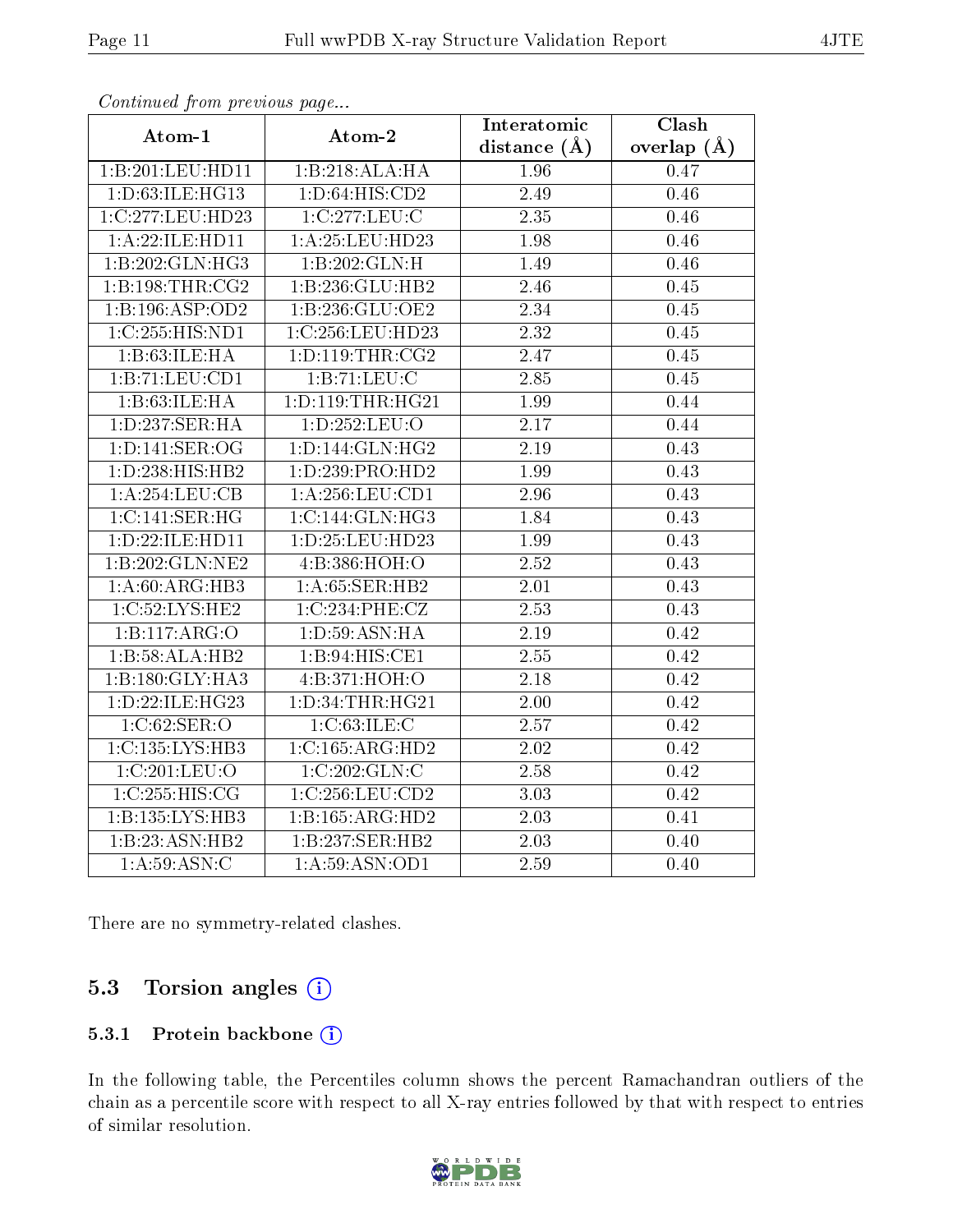| Mol | Chain   | Analysed         | Favoured  | Allowed    | Outliers         |     | Percentiles |
|-----|---------|------------------|-----------|------------|------------------|-----|-------------|
|     | А       | $246/280(88\%)$  | 243 (99%) | $2(1\%)$   | $1(0\%)$         | 34  | 24          |
|     | B.      | $250/280(89\%)$  | 243 (97%) | 7(3%)      | $\left( \right)$ | 100 | $\vert$ 100 |
|     | $\rm C$ | $248/280(89\%)$  | 242 (98%) | $5(2\%)$   | $1(0\%)$         | 34  | 24          |
|     | D       | $252/280(90\%)$  | 249 (99%) | $2(1\%)$   | $1(0\%)$         | 34  | 24          |
| All | All     | $996/1120(89\%)$ | 977(98%)  | 16 $(2\%)$ | $3(0\%)$         | 41  | 31          |

The Analysed column shows the number of residues for which the backbone conformation was analysed, and the total number of residues.

All (3) Ramachandran outliers are listed below:

| Mol | Chain | Res | Type       |
|-----|-------|-----|------------|
|     |       | 229 | $\rm{ARG}$ |
|     |       | 229 | $\rm{ARG}$ |
|     |       | 229 | $\rm{ARG}$ |

#### 5.3.2 Protein sidechains  $(i)$

In the following table, the Percentiles column shows the percent sidechain outliers of the chain as a percentile score with respect to all X-ray entries followed by that with respect to entries of similar resolution.

The Analysed column shows the number of residues for which the sidechain conformation was analysed, and the total number of residues.

| Mol | Chain   | Analysed         | Rotameric      | Outliers  | Percentiles |
|-----|---------|------------------|----------------|-----------|-------------|
|     | A       | 206/235(88%)     | $202(98\%)$    | $4(2\%)$  | 53<br>57    |
|     | B       | $214/235(91\%)$  | 208(97%)       | 6 $(3\%)$ | 43<br>36    |
|     | $\rm C$ | $212/235(90\%)$  | 204 (96 $\%$ ) | $8(4\%)$  | 24<br>33    |
|     | D.      | $210/235(89\%)$  | $202(96\%)$    | $8(4\%)$  | 24<br>33    |
| All | All     | $842/940 (90\%)$ | 816 (97%)      | $26(3\%)$ | 32<br>40    |

All (26) residues with a non-rotameric sidechain are listed below:

| Mol | Chain | Res | Type       |
|-----|-------|-----|------------|
|     |       | 62  | <b>SER</b> |
|     |       | 135 | LYS        |
|     |       | 154 | GLU        |
|     |       | 165 | $\rm{ARG}$ |
|     |       |     | GLU        |

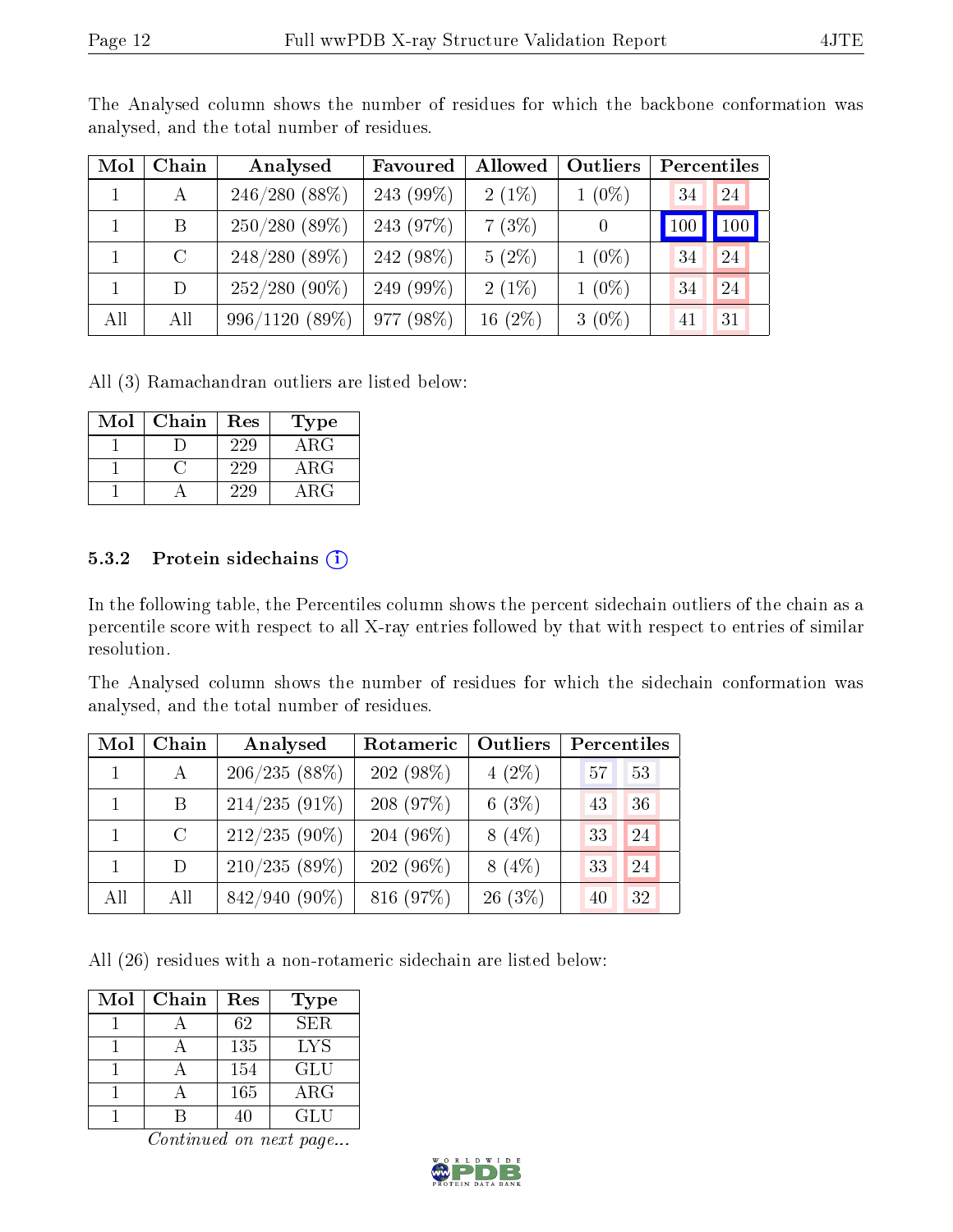| Mol            | Chain                                                                                                                                                                           | Res            | Type                      |
|----------------|---------------------------------------------------------------------------------------------------------------------------------------------------------------------------------|----------------|---------------------------|
| $\mathbf{1}$   | B                                                                                                                                                                               | 71             | <b>LEU</b>                |
| $\overline{1}$ | $\mathbf{B}$                                                                                                                                                                    | 202            | $\widetilde{{\rm GLN}}$   |
| $\mathbf{1}$   | $\overline{\mathrm{B}}$                                                                                                                                                         | 214            | ARG                       |
| $\mathbf{1}$   | $\overline{\mathrm{B}}$                                                                                                                                                         | 237            | $\rm{SER}$                |
| $\mathbf{1}$   | $\overline{\mathbf{B}}$                                                                                                                                                         | 255            | <b>HIS</b>                |
| $\mathbf{1}$   |                                                                                                                                                                                 | 57             | <b>LYS</b>                |
| $\overline{1}$ | $\overline{\text{C}}$ $\overline{\text{C}}$ $\overline{\text{C}}$ $\overline{\text{C}}$ $\overline{\text{C}}$ $\overline{\text{C}}$ $\overline{\text{C}}$ $\overline{\text{C}}$ | 72             | $\overline{{\rm GLU}}$    |
| $\overline{1}$ |                                                                                                                                                                                 | 215            | $\rm{ARG}$                |
| $\mathbf{1}$   |                                                                                                                                                                                 | 235            | LEU                       |
| $\mathbf{1}$   |                                                                                                                                                                                 | 236            | $\overline{\mathrm{GLU}}$ |
| $\mathbf{1}$   |                                                                                                                                                                                 | 252            | <b>LEU</b>                |
| $\mathbf{1}$   |                                                                                                                                                                                 | 256            | LEU                       |
| $\mathbf{1}$   |                                                                                                                                                                                 | 258            | GLU                       |
| $\mathbf{1}$   | $\overline{D}$                                                                                                                                                                  | $\overline{7}$ | <b>ASP</b>                |
| $\mathbf{1}$   | $\overline{D}$                                                                                                                                                                  | 27             | $\rm{SER}$                |
| $\mathbf{1}$   | $\overline{\mathbf{D}}$                                                                                                                                                         | $52\,$         | <b>LYS</b>                |
| $\mathbf{1}$   | $\overline{\rm D}$                                                                                                                                                              | 69             | $\overline{\text{VAL}}$   |
| $\mathbf{1}$   | $\overline{\mathbb{D}}$                                                                                                                                                         | 76             | <b>LYS</b>                |
| $\mathbf{1}$   | D                                                                                                                                                                               | 145            | MET                       |
| $\mathbf{1}$   | $\overline{D}$                                                                                                                                                                  | 165            | ARG                       |
| $\overline{1}$ | $\overline{\rm D}$                                                                                                                                                              | 202            | <b>GLN</b>                |

Some sidechains can be flipped to improve hydrogen bonding and reduce clashes. All (12) such sidechains are listed below:

| Mol          | Chain          | Res | Type       |
|--------------|----------------|-----|------------|
| 1            | А              | 6   | <b>ASN</b> |
| $\mathbf{1}$ | А              | 217 | GLN        |
| $\mathbf{1}$ | В              | 23  | <b>ASN</b> |
| $\mathbf{1}$ | В              | 94  | HIS        |
| 1            | В              | 110 | <b>GLN</b> |
| 1            | $\overline{C}$ | 23  | <b>ASN</b> |
| 1            | $\overline{C}$ | 100 | <b>GLN</b> |
| 1            | C              | 173 | <b>ASN</b> |
| 1            | $\overline{C}$ | 202 | <b>GLN</b> |
| 1            | $\Box$         | 23  | ASN        |
| 1            | I)             | 64  | HIS        |
| 1            |                | 199 | НIS        |

#### 5.3.3 RNA (i)

There are no RNA molecules in this entry.

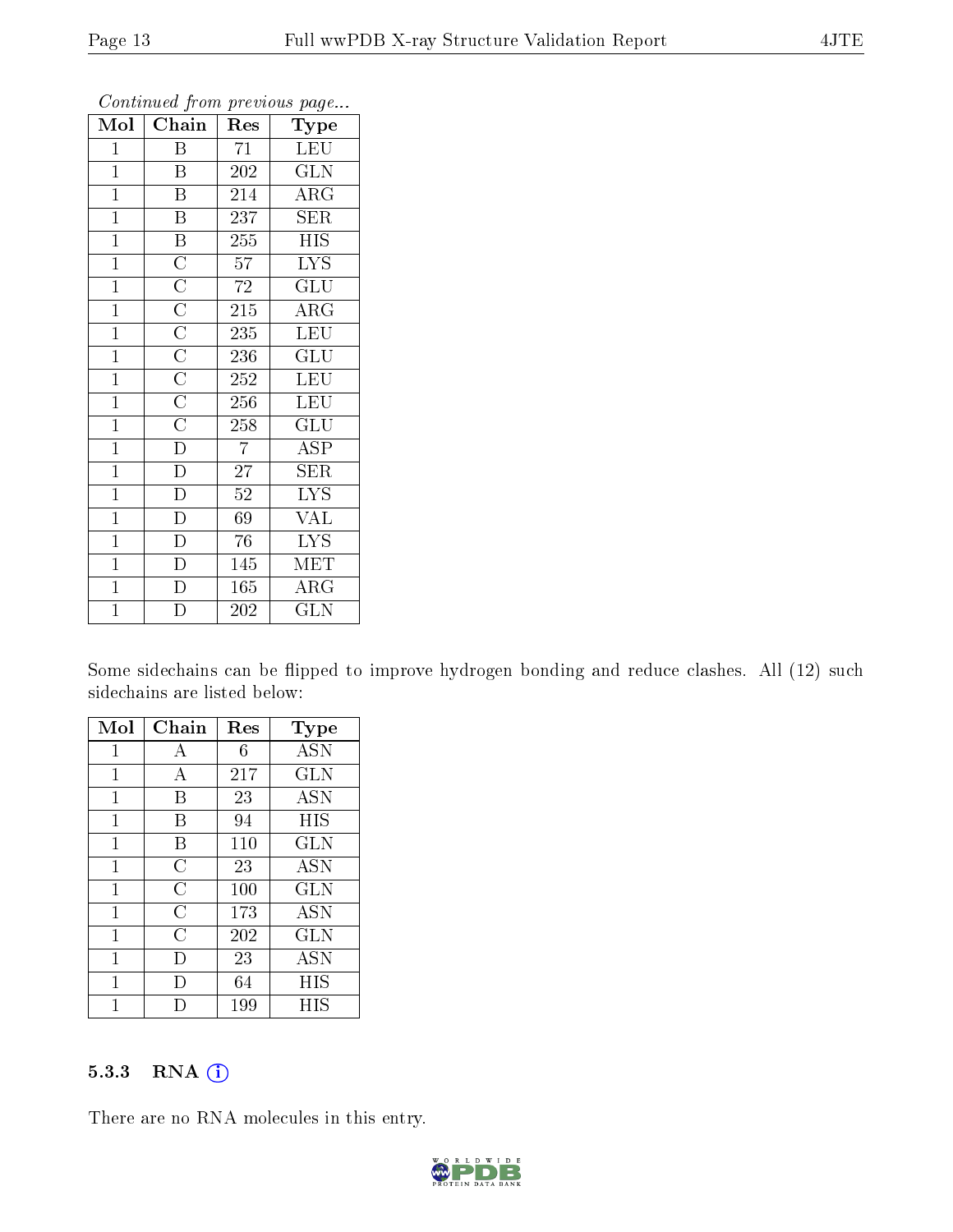#### 5.4 Non-standard residues in protein, DNA, RNA chains (i)

There are no non-standard protein/DNA/RNA residues in this entry.

#### 5.5 Carbohydrates  $(i)$

There are no carbohydrates in this entry.

#### 5.6 Ligand geometry (i)

Of 3 ligands modelled in this entry, 3 are monoatomic - leaving 0 for Mogul analysis.

There are no bond length outliers.

There are no bond angle outliers.

There are no chirality outliers.

There are no torsion outliers.

There are no ring outliers.

No monomer is involved in short contacts.

#### 5.7 [O](https://www.wwpdb.org/validation/2017/XrayValidationReportHelp#nonstandard_residues_and_ligands)ther polymers  $(i)$

There are no such residues in this entry.

#### 5.8 Polymer linkage issues  $(i)$

There are no chain breaks in this entry.

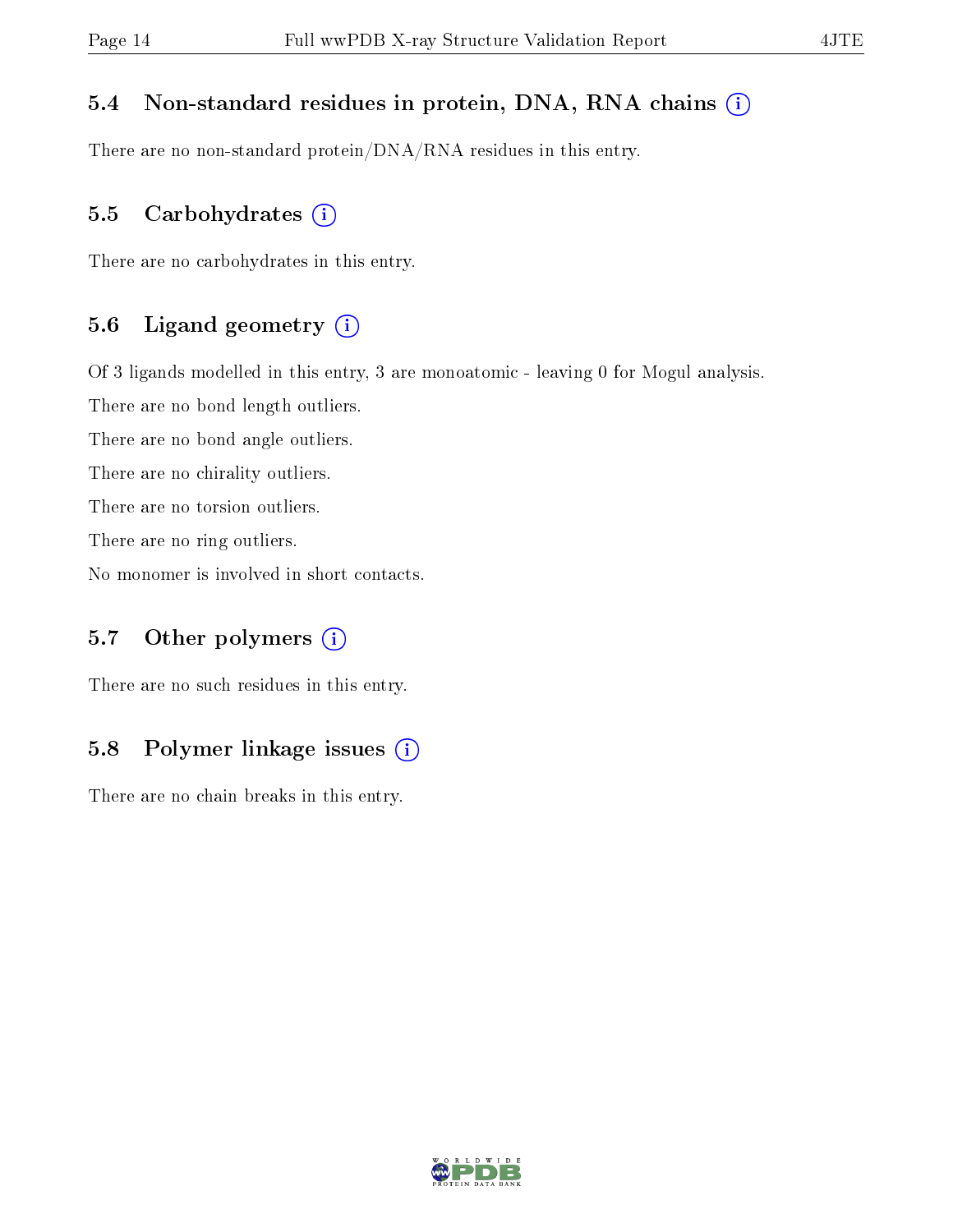## 6 Fit of model and data  $(i)$

### 6.1 Protein, DNA and RNA chains  $(i)$

In the following table, the column labelled  $#RSRZ> 2'$  contains the number (and percentage) of RSRZ outliers, followed by percent RSRZ outliers for the chain as percentile scores relative to all X-ray entries and entries of similar resolution. The OWAB column contains the minimum, median,  $95<sup>th</sup>$  percentile and maximum values of the occupancy-weighted average B-factor per residue. The column labelled ' $Q< 0.9$ ' lists the number of (and percentage) of residues with an average occupancy less than 0.9.

| Mol | Chain   | Analysed          | ${ <\hspace{-1.5pt}{\mathrm{RSRZ}} \hspace{-1.5pt}>}$ | $\#\text{RSRZ}{>}2$           | $OWAB(A^2)$     | $Q<$ 0.9 |
|-----|---------|-------------------|-------------------------------------------------------|-------------------------------|-----------------|----------|
|     | А       | 251/280(89%)      | 0.72                                                  | $25(9\%)$ 7 8                 | 29, 44, 78, 106 | $2(0\%)$ |
|     | B       | $256/280(91\%)$   | 0.42                                                  | 15(5%)<br><sup>22</sup><br>25 | 28, 39, 67, 101 |          |
|     | $\rm C$ | $253/280(90\%)$   | 0.40                                                  | $9(3\%)$<br>42<br>45          | 28, 39, 61, 106 |          |
|     | D       | $257/280(91\%)$   | 0.91                                                  | 2 <br>41 $(15\%)$ 1           | 30, 51, 87, 108 | $2(0\%)$ |
| All | All     | $1017/1120(90\%)$ | 0.61                                                  | $90(8\%)$<br>10 <sub>1</sub>  | 28, 41, 81, 108 | $4(0\%)$ |

All (90) RSRZ outliers are listed below:

| Mol            | ${\bf Chain}$           | Res               | Type       | $_{\rm RSRZ}$ |  |
|----------------|-------------------------|-------------------|------------|---------------|--|
| $\mathbf{1}$   | $\overline{\rm C}$      | 255               | HIS        | 13.1          |  |
| $\overline{1}$ | $\boldsymbol{A}$        | 66<br><b>TYR</b>  |            | 9.6           |  |
| $\mathbf{1}$   | $\overline{\mathrm{B}}$ | 211               | <b>SER</b> | 6.6           |  |
| $\overline{1}$ | $\overline{\rm D}$      | 239               | PRO        | 6.4           |  |
| $\overline{1}$ | $\overline{\rm A}$      | 202               | <b>GLN</b> | 6.1           |  |
| $\overline{1}$ | $\overline{\rm A}$      | 253               | PRO        | 6.0           |  |
| $\mathbf{1}$   | $\overline{\rm C}$      | 254               | <b>LEU</b> | 5.8           |  |
| $\mathbf{1}$   | B                       | 206               | <b>ALA</b> | 5.1           |  |
| $\overline{1}$ | $\overline{\mathrm{B}}$ | 212               | <b>GLY</b> | $5.0\,$       |  |
| $\overline{1}$ | $\overline{\rm A}$      | 254               | <b>LEU</b> | 4.6           |  |
| $\mathbf{1}$   | D                       | 33                | <b>GLN</b> | 4.5           |  |
| $\overline{1}$ | $\overline{\rm A}$      | 64                | <b>HIS</b> | 4.3           |  |
| $\overline{1}$ | $\overline{\rm D}$      | 66                | <b>TYR</b> | 4.3           |  |
| $\overline{1}$ | $\overline{D}$          | 252               | <b>LEU</b> | 4.3           |  |
| $\overline{1}$ | $\overline{\rm A}$      | 69                | VAL        | 4.3           |  |
| $\mathbf{1}$   | $\overline{\rm C}$      | 213               | <b>GLY</b> | 4.1           |  |
| $\overline{1}$ | Β                       | 277               | LEU        | 4.1           |  |
| $\mathbf{1}$   | Β                       | 256               | LEU        | 4.1           |  |
| $\overline{1}$ | $\overline{\mathrm{B}}$ | 255<br><b>HIS</b> |            | 4.1           |  |
| $\mathbf{1}$   | $\overline{\rm C}$      | 253               | <b>PRO</b> | 3.9           |  |
| $\mathbf{1}$   | А                       | 27                | SER        | 3.9           |  |

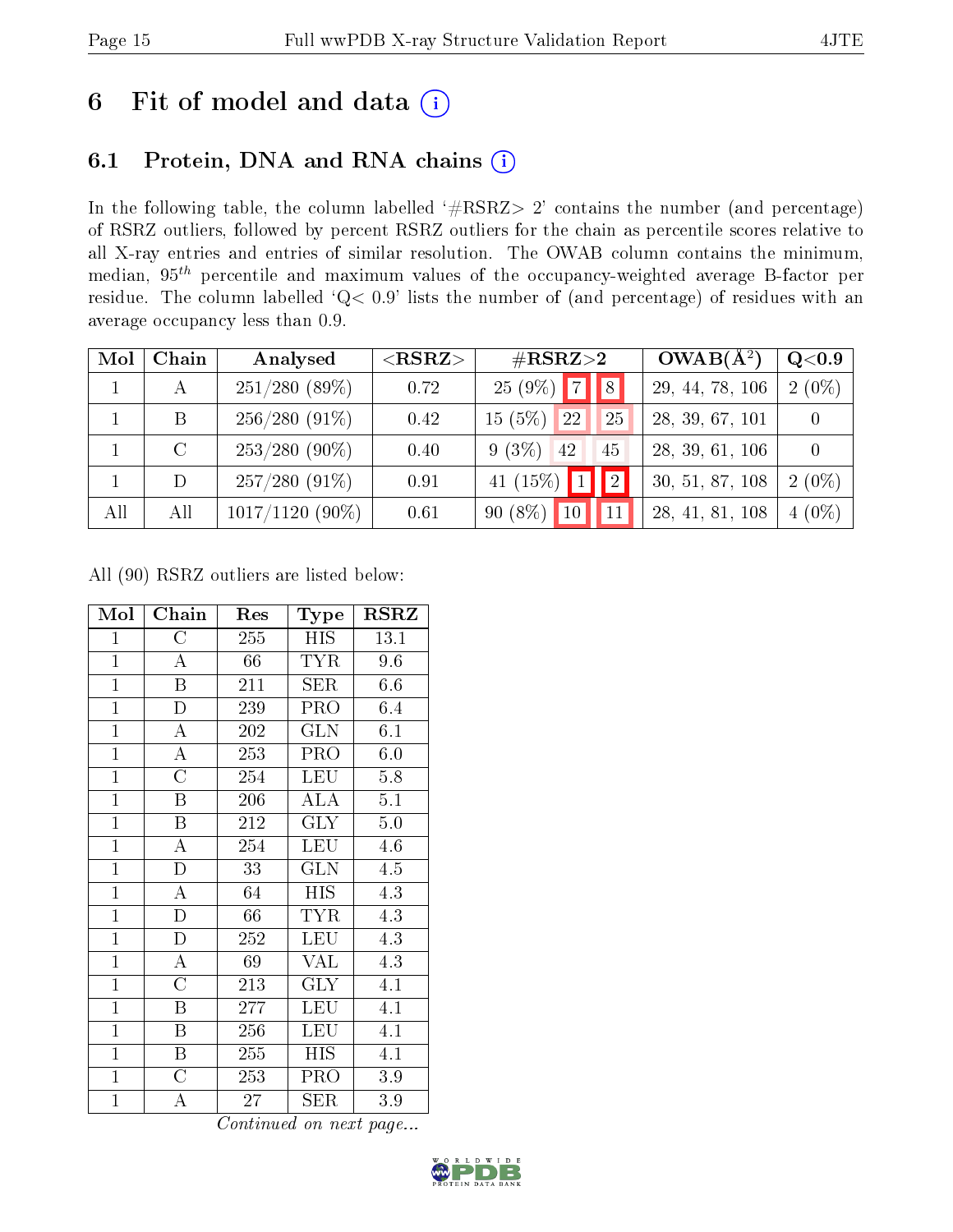| Mol            | Chain              | Res                                | Type                     | $\rm RSRZ$       |
|----------------|--------------------|------------------------------------|--------------------------|------------------|
| $\overline{1}$ | $\overline{\rm D}$ | <b>THR</b><br>203                  |                          | 3.9              |
| $\mathbf{1}$   | D                  | $36\,$                             | <b>ALA</b>               | 3.8              |
| $\overline{1}$ | $\overline{\rm C}$ | LEU<br>$\overline{277}$            |                          | $\overline{3.8}$ |
| $\overline{1}$ | $\overline{\rm A}$ | $\overline{67}$<br>$\rm{ARG}$      |                          | $\overline{3.7}$ |
| $\overline{1}$ | $\overline{A}$     | $\overline{\rm ALA}$<br><b>216</b> |                          | $\overline{3.7}$ |
| $\overline{1}$ | $\overline{\rm C}$ | 252                                | <b>LEU</b>               | $3.6\,$          |
| $\overline{1}$ | $\overline{\rm D}$ | $\overline{71}$                    | LEU                      | $\overline{3.6}$ |
| $\overline{1}$ | $\overline{\rm D}$ | $\overline{30}$                    | <b>SER</b>               | 3.6              |
| $\overline{1}$ | A                  | 31                                 | <b>THR</b>               | $3.6\,$          |
| $\overline{1}$ | $\overline{A}$     | $\overline{32}$                    | <b>LEU</b>               | $\overline{3.5}$ |
| $\mathbf{1}$   | ${\rm D}$          | $75\,$                             | <b>LEU</b>               | $\overline{3.5}$ |
| $\overline{1}$ | $\overline{\rm D}$ | 81                                 | $\overline{\text{VAL}}$  | $\overline{3.5}$ |
| $\mathbf{1}$   | $\overline{\rm A}$ | $\overline{68}$                    | $\overline{\text{GLY}}$  | 3.4              |
| $\overline{1}$ | $\overline{\rm D}$ | 254                                | <b>LEU</b>               | $\overline{3.4}$ |
| $\overline{1}$ | $\overline{\rm D}$ | $\overline{76}$                    | $\overline{\text{LYS}}$  | $\overline{3.3}$ |
| $\mathbf{1}$   | $\boldsymbol{A}$   | $\sqrt{22}$                        | ILE                      | $\overline{3.3}$ |
| $\overline{1}$ | $\overline{A}$     | 24                                 | $\overline{\text{VAL}}$  | $\overline{3.3}$ |
| $\mathbf{1}$   | $\overline{\rm D}$ | $79\,$                             | $\overline{\text{GLU}}$  | $\overline{3.3}$ |
| $\overline{1}$ | D                  | $\overline{63}$                    | $I\overline{\text{LE}}$  | $\overline{3.2}$ |
| $\overline{1}$ | $\overline{\rm A}$ | $\overline{71}$                    | <b>LEU</b>               | $\overline{3.1}$ |
| $\mathbf{1}$   | $\overline{\rm D}$ | 253                                | PRO                      | $\overline{3.1}$ |
| $\overline{1}$ | $\overline{A}$     | $\overline{29}$                    | <b>ASP</b>               | $\overline{3.1}$ |
| $\overline{1}$ | $\overline{D}$     | 32                                 | $\overline{\text{LE}}$ U | 3.1              |
| $\overline{1}$ | A                  | $\overline{30}$                    | $\overline{\text{SER}}$  | $\overline{3.1}$ |
| $\overline{1}$ | $\overline{\rm D}$ | 80                                 | <b>LYS</b>               | $3.0\,$          |
| $\mathbf{1}$   | $\boldsymbol{B}$   | 205                                | <b>ASP</b>               | $3.0\,$          |
| $\overline{1}$ | $\overline{\rm A}$ | 61                                 | $\overline{\text{SER}}$  | 2.9              |
| $\overline{1}$ | $\overline{D}$     | 267                                | $\overline{\text{LEU}}$  | 2.9              |
| $\overline{1}$ | $\overline{\rm D}$ | $\overline{29}$                    | $\overline{\rm ASP}$     | $2.8\,$          |
| $\mathbf 1$    | D                  | 82                                 | LYS                      | 2.8              |
| $\mathbf 1$    | $\mathcal C$       | 251                                | $\overline{\text{ALA}}$  | 2.7              |
| $\mathbf{1}$   | D                  | 213                                | GLY                      | 2.7              |
| $\mathbf{1}$   | $\boldsymbol{B}$   | 270                                | <b>LEU</b>               | 2.7              |
| $\mathbf{1}$   | $\overline{\rm D}$ | 62                                 | $\overline{\text{SER}}$  | $2.\overline{7}$ |
| $\mathbf{1}$   | D                  | 128                                | THR                      | 2.7              |
| $\mathbf 1$    | D                  | 78                                 | PHE                      | 2.6              |
| $\mathbf{1}$   | $\overline{D}$     | 105                                | <b>VAL</b>               | 2.6              |
| $\mathbf{1}$   | B                  | 87                                 | ILE                      | 2.6              |
| $\mathbf{1}$   | $\overline{\rm D}$ | $27\overline{6}$                   | <b>ILE</b>               | $\overline{2.6}$ |
| $\mathbf{1}$   | А                  | 76                                 | LYS                      | $2.5\,$          |
| $\overline{1}$ | $\overline{\rm C}$ | 199[A]                             | HIS                      | $2.5\,$          |
| $\mathbf{1}$   | D                  | 104                                | GLU                      | 2.5              |

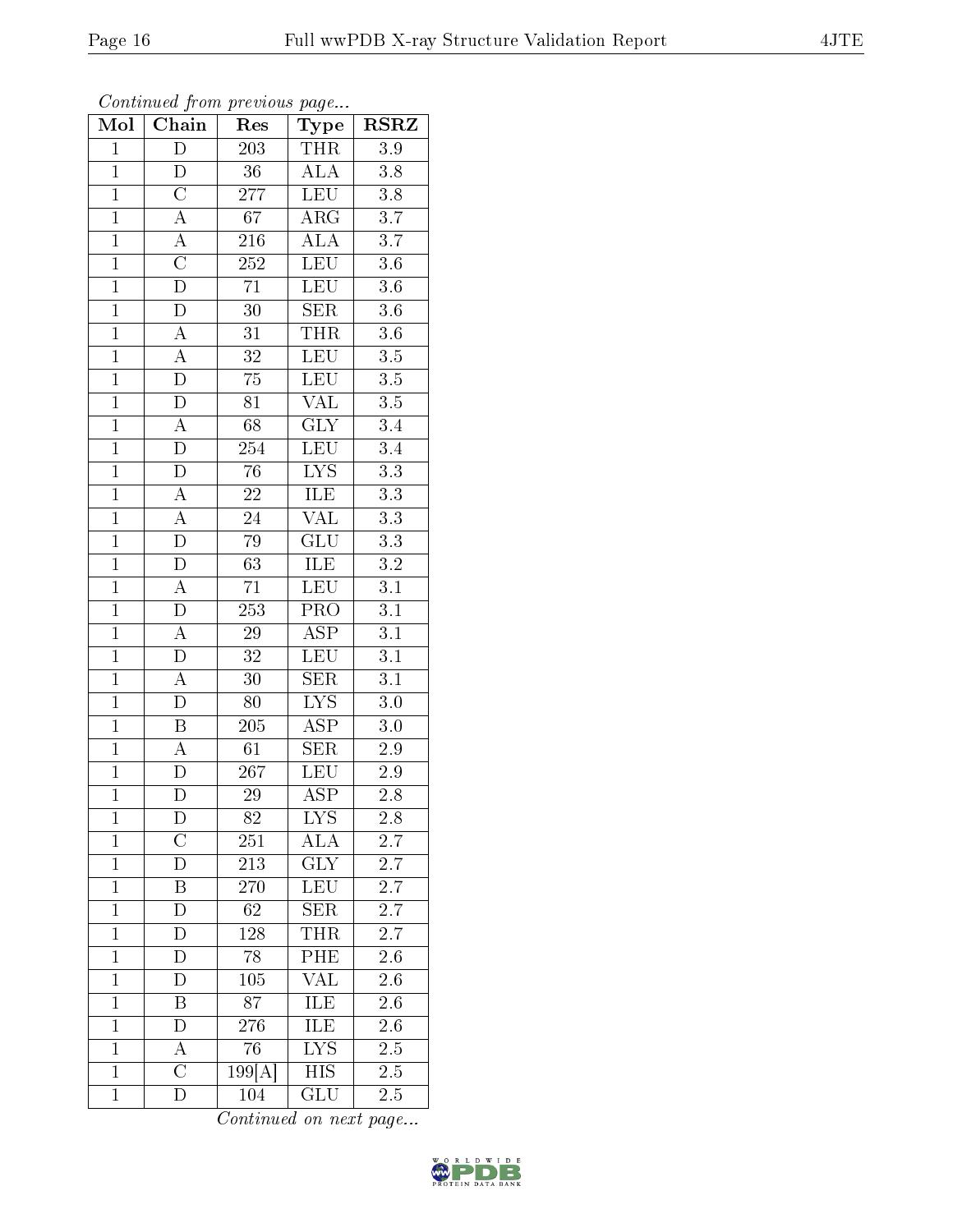| Mol            | Chain                   | Res              | <b>Type</b>             |                  |  |
|----------------|-------------------------|------------------|-------------------------|------------------|--|
| $\overline{1}$ | $\overline{D}$          | 83               | <b>ALA</b>              | 2.5              |  |
| $\overline{1}$ | $\overline{A}$          | $20\overline{1}$ | <b>LEU</b>              | 2.5              |  |
| $\overline{1}$ | $\overline{\mathbf{B}}$ | $\overline{36}$  | $\overline{\text{ALA}}$ | $\overline{2.5}$ |  |
| $\overline{1}$ | $\overline{\rm D}$      | $\overline{28}$  | LEU                     | $\overline{2.5}$ |  |
| $\overline{1}$ | $\overline{\rm D}$      | $\overline{72}$  | $\overline{\text{GLU}}$ | $\overline{2.4}$ |  |
| $\overline{1}$ | $\overline{\rm D}$      | 214              | $\overline{\rm{ARG}}$   | $\overline{2.4}$ |  |
| $\overline{1}$ | $\overline{\rm D}$      | 215              | $\rm{ARG}$              | $\overline{2.4}$ |  |
| $\overline{1}$ | $\overline{\rm D}$      | 100              | $\overline{\text{GLN}}$ | $\overline{2.4}$ |  |
| $\overline{1}$ | $\overline{\rm D}$      | $\overline{202}$ | $\overline{\text{GLN}}$ | $\overline{2.3}$ |  |
| $\overline{1}$ | $\overline{A}$          | $\overline{70}$  | $\overline{\text{GLY}}$ | $2.\overline{3}$ |  |
| $\overline{1}$ | $\overline{\mathrm{B}}$ | $\overline{7}$   | $\overline{\text{ASP}}$ | $\overline{2.3}$ |  |
| $\overline{1}$ | $\overline{\mathrm{B}}$ | $\overline{43}$  | $\overline{\rm{ARG}}$   | $\overline{2.3}$ |  |
| $\overline{1}$ | $\overline{D}$          | 224              | <b>ALA</b>              | 2.3              |  |
| $\overline{1}$ | $\overline{\rm A}$      | $\overline{72}$  | $\overline{{\rm GLU}}$  | $\overline{2.3}$ |  |
| $\overline{1}$ | $\overline{A}$          | $\overline{65}$  | $\overline{\text{SER}}$ | $\overline{2.2}$ |  |
| $\overline{1}$ | $\overline{\rm D}$      | $\overline{61}$  | <b>SER</b>              | $\overline{2.2}$ |  |
| $\overline{1}$ | $\overline{\mathrm{B}}$ | $\overline{202}$ | $\overline{\text{GLN}}$ | $\overline{2.2}$ |  |
| $\overline{1}$ | $\overline{\rm D}$      | $\overline{27}$  | $\overline{\text{SER}}$ | $\overline{2.1}$ |  |
| $\overline{1}$ | $\overline{B}$          | 86               | <b>GLY</b>              | $2\overline{.1}$ |  |
| $\overline{1}$ | $\overline{\rm D}$      | $\overline{8}$   | ILE                     | $\overline{2.1}$ |  |
| $\overline{1}$ | $\overline{A}$          | $\overline{75}$  | <b>LEU</b>              | $\overline{2.1}$ |  |
| $\overline{1}$ | $\overline{C}$          | 202              | $\overline{\text{GLN}}$ | $\overline{2.1}$ |  |
| $\overline{1}$ | $\overline{\rm D}$      | 60               | $\rm{ARG}$              | $2\overline{.1}$ |  |
| $\overline{1}$ | $\overline{A}$          | $\overline{33}$  | $\overline{\text{GLN}}$ | $\overline{2.1}$ |  |
| $\overline{1}$ | $\overline{D}$          | 201              | LEU                     | $2.0\,$          |  |
| $\overline{1}$ | $\overline{\rm D}$      | 233              | LEU                     | 2.0              |  |
| $\overline{1}$ | $\overline{\mathrm{B}}$ | 121              | LEU                     | $\overline{2.0}$ |  |

Continued from previous page...

### 6.2 Non-standard residues in protein, DNA, RNA chains (i)

There are no non-standard protein/DNA/RNA residues in this entry.

#### 6.3 Carbohydrates  $(i)$

There are no carbohydrates in this entry.

### 6.4 Ligands  $(i)$

In the following table, the Atoms column lists the number of modelled atoms in the group and the number defined in the chemical component dictionary. The B-factors column lists the minimum,